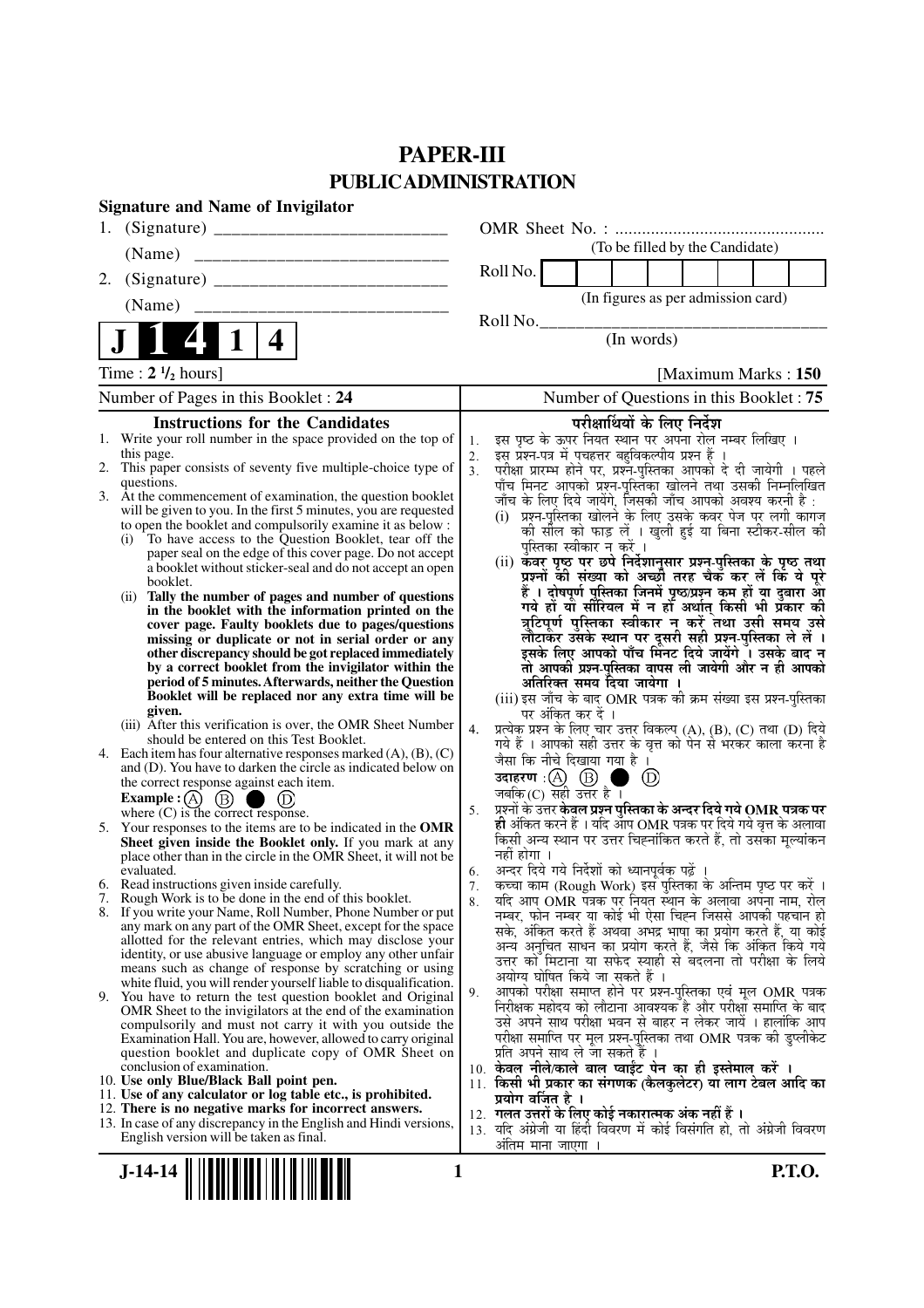#### **PUBLIC ADMINISTRATION Paper – III**

**Note :** This paper contains **seventy five (75)** objective type questions of **two (2)** marks each. **All** questions are compulsory.

- **1.** The definition of Public Administration as 'a socially embedded process of collective relationships, dialogue, and action to promote human flourishing for all, is outcome of
	- (A) New Public Administration
	- (B) New Public Management
	- (C) IInd Minnowbrook Conference
	- (D) IIIrd Minnowbrook Conference
- **2.** Match List I with List II. Select the correct answer from codes given below :

|             | List $-1$       |              | $List - II$    |                    |  |  |
|-------------|-----------------|--------------|----------------|--------------------|--|--|
|             | (Author)        |              |                | (Name of the book) |  |  |
| a.          | Caiden          |              | $\mathbf{i}$ . | Public             |  |  |
|             | Gerald E.       |              |                | Administration     |  |  |
|             |                 |              |                | and Public Affairs |  |  |
| $h_{-}$     |                 | Golembiwski  | ii.            | Modern Public      |  |  |
|             | Robert          |              |                | Administration     |  |  |
| $c_{\cdot}$ | Henry           |              |                | iii. Public        |  |  |
|             | <b>Nicholas</b> |              |                | Administration as  |  |  |
|             |                 |              |                | a developing       |  |  |
|             |                 |              |                | discipline         |  |  |
| d.          | Nigro F.A.      |              | iv.            | Dynamics of        |  |  |
|             | and Nigro       |              |                | Public             |  |  |
|             | L.G.            |              |                | Administration:    |  |  |
|             |                 |              |                | Guidelines to      |  |  |
|             |                 |              |                | current transfor-  |  |  |
|             |                 |              |                | mation in theory   |  |  |
|             |                 |              |                | and practice       |  |  |
|             | <b>Codes:</b>   |              |                |                    |  |  |
|             | a               | b            | $\mathbf{C}$   | d                  |  |  |
| (A)         | $\mathbf{i}$    | iv           | iii            | ii                 |  |  |
| (B)         | $\ddot{i}$      | $\mathbf{i}$ | iv             | iii                |  |  |
| (C)         | iv              | iii          | $\mathbf{i}$   | ii                 |  |  |
|             | iii             | iv           | ii             | $\mathbf{i}$       |  |  |

- **3.** Dwight Waldo called 'New Public Administration' as
	- (A) New Catholicism
	- (B) New Romanticism
	- (C) New Humanism
	- (D) New Socialism



- **4.** The term 'Deliberative Democracy' is coined by
	- (A) First Minnowbrook Conference
	- (B) Second Minnowbrook Conference
	- (C) Third Minnowbrook Conference
	- (D) The Word Bank
- **5.** Consider the following statements about line and staff and select the correct answer from the codes given below :
	- (i) These are useful organizational terms for location of specific assignment of detailed duties and for responsibility
	- (ii) Line agency has no power to order and control
	- (iii) Administrators must recognize that staff and line are not operating in hierarchial relations but on a horizontal plan of authority and responsibility under the Chief Executive.
	- (iv) Pfiffner and Presthus classified staff into general, technical and auxiliary staff

 Select the correct answer by using code given below :

- $(A)$  (i) and (ii)
- $(B)$  (i), (ii) and (iii)
- $(C)$  (i), (iii) and (iv)
- (D) (iii) and (iv)
- **6.** A virtual organisation is
	- (A) One which has profit as the major goal
	- (B) One is which leadership always tends to fulfill psychological needs of the subordinates.
	- (C) A small, core organization that outsources major business functions.
	- (D) One which has concern of the employees as its top priority.
		-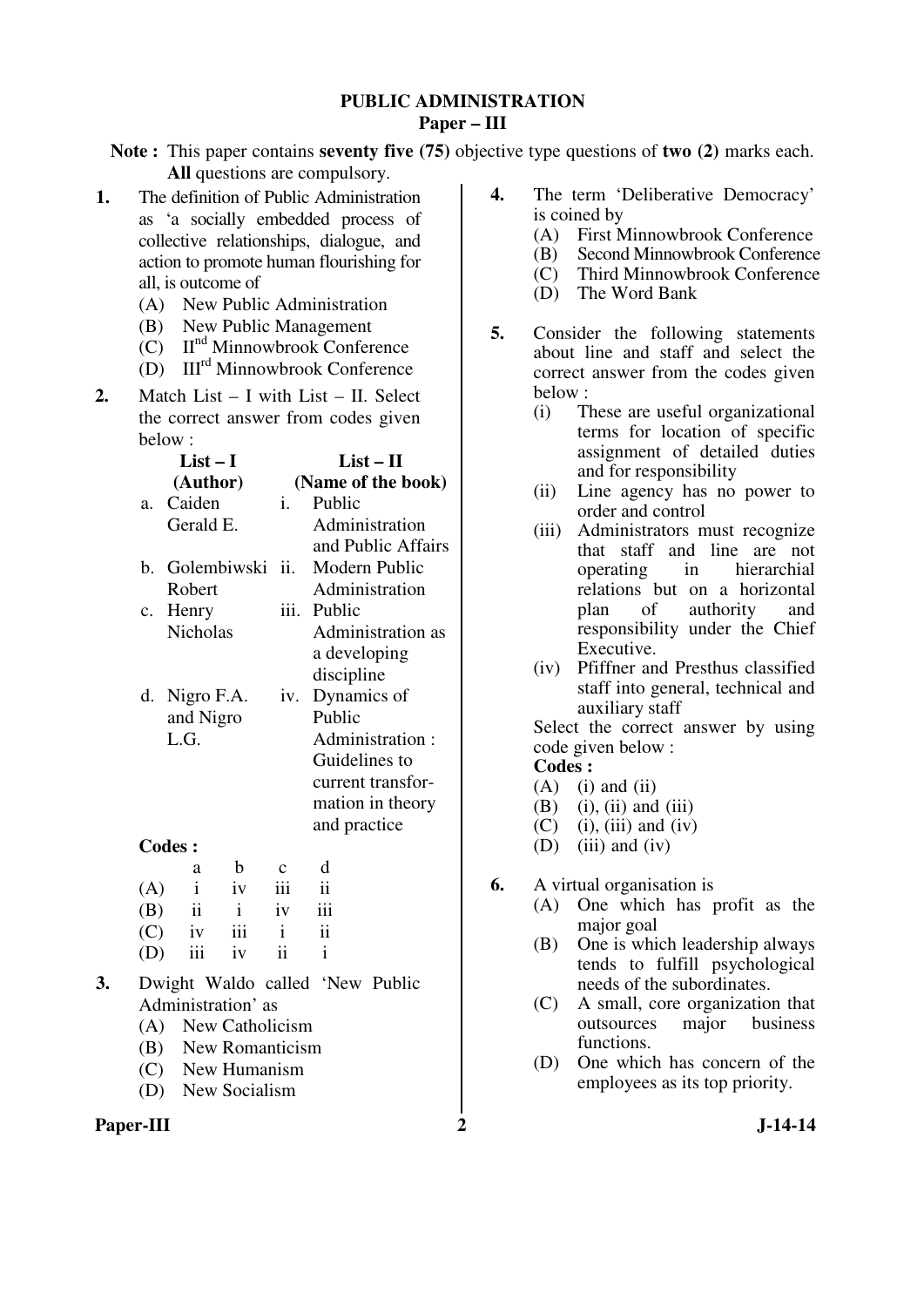## लोक प्रशासन ¯ÖÏ¿®Ö¯Ö¡Ö **– III**

**नोट:** इस प्रश्नपत्र में **पचहत्तर (75)** बहु-विकल्पीय प्रश्न हैं । प्रत्येक प्रश्न के **दो (2)** अंक हैं । **सभी** प्रश्न अनिवार्य हैं ।

- 1. लोक प्रशासन की परिभाषा को एक सामहिक सम्बन्धों की सामाजिक अन्त: स्थापित प्रक्रिया, सभी के लिए मानवीय समृद्धि को प्रोत्साहित करने का संवाद एवं क्रिया के रूप में, निम्न में से किसकी निष्पत्ति है ?
	- $(A)$  नव लोक प्रशासन
	- $(B)$  नव लोक प्रबन्ध
	- (C) II मिन्नोब्रुक सम्मेलन
	- (D) III मिन्नोब्रुक सम्मेलन
- 2. सूची I को सूची II के साथ सुमेलित कीजिए । नीचे दिए गए कटों की सहायता से सही उत्तर का चयन कीजिए :

|       | सूची – I        |      | सूची – II               |
|-------|-----------------|------|-------------------------|
|       | (लेखक)          |      | (पुस्तक का नाम)         |
|       | a. कैडेन        | i.   | पब्लिक ऐडमिनिस्ट्रेशन   |
|       | गेराल्ड ई.      |      | ऐण्ड पब्लिक अफेयर्स     |
|       | b. गोलेंबीवस्की | ii.  | मॉडर्न पब्लिक           |
|       | रॉबर्ट          |      | ऐडमिनिस्ट्रेशन          |
|       | c. हेनरी        | iii. | पब्लिक ऐडमिनिस्ट्रेशन   |
|       | निकोलस          |      | ऐज ए डेवलपिंग           |
|       |                 |      | डिसीप्लिन               |
|       | d. निग्रो एफ.ए. |      | iv. डाइनेमिक्स ऑफ       |
|       | तथा निग्रो      |      | पब्लिक ऐडमिनिस्ट्रेशन : |
|       | एल.जी.          |      | गाइडलाइन्स टू करेंट     |
|       |                 |      | ट्रांसफॉर्मेशन इन थियरी |
|       |                 |      | ऐंड प्रैक्टिस           |
| જૂ૮ : |                 |      |                         |

| $\tilde{}$ | a            | h   | Ċ   | d   |
|------------|--------------|-----|-----|-----|
| (A)        | $\mathbf{i}$ | iv  | 111 | ii  |
| (B)        | ii           |     | iv  | iii |
| (C)        | iv           | iii |     | ii  |
| (D)        | iii          | iv  | ii  |     |

- **3.** ›Ëü¾ÖÖ‡™ü ¾ÖÖ»›üÖê ®Öê '®Ö¾Ö »ÖÖêÛú ¯ÖÏ¿ÖÖÃÖ®Ö' (®µÖæ पब्लिक ऐडमिनिस्ट्रेशन) को निम्नलिखित में से क्या कहा है ?
	- $(A)$  नव कथोलिकवाद
	- (B) नव स्वच्छंदतावाद
	- $(C)$  नव मानववाद
	- $(D)$  नव समाजवाद
- **4.** '×¾Ö´Ö¿ÖÖÔŸ´ÖÛú »ÖÖêÛúŸÖÓ¡Ö' ¿Ö²¤ü ÛúÖ ÃÖé•Ö®Ö ×ÛúµÖÖ £ÖÖ
	- (A) प्रथम मिन्नोब्रुक सम्मेलन द्वारा
	- (B) हितीय मिन्नोब्रक सम्मेलन द्वारा
	- (C) तृतीय मिनोब्रुक सम्मेलन द्वारा
	- (D) विश्व बैंक द्वारा
- 5. लाइन एवं स्टाफ के परिप्रेक्ष्य में निम्नलिखित कथनों पर विचार कीजिए तथा नीचे दिए कूटों में से सही उत्तर चुनिए :
	- (i) ये विस्तृत कार्य-आबंटन तथा विशिष्ट दायित्व-निर्धारण के लिए उपयोगी संगठनात्मक पद हैं ।
	- (ii) लाइन अभिकरण को आदेश देने तथा नियंत्रण करने का अधिकार नहीं होता ।
	- (iii) प्रशासकों को यह अवश्य समझना चाहिए कि स्टाफ तथा लाइन अपने कार्यों का संचालन पदानुक्रमिक संबंध में नहीं करते, बल्कि मुख्य कार्यपालिका के अधीन प्राधिकार की एक समस्तरीय योजना पर कार्य करते हैं ।
	- (iv) पिफनर तथा प्रेस्थस ने स्टाफ को सामान्य, तकनीकी तथा सहायक स्टाफ के अंतर्गत वर्गीकृत किया है ।

नीचे दिए गए कूट का उपयोग कर सही उत्तर चुनिए $:$ 

- कुट $:$
- $(A)$  (i) तथा (ii)
- $(B)$  (i), (ii) तथा (iii)
- $(C)$  (i), (iii) तथा (iv)
- $(D)$  (iii) तथा (iv)
- **6.** •• एक आभासी संगठन क्या है ?
	- $(A)$  वह जिसका मुख्य लक्ष्य लाभ होता है।
	- $(B)$  वह जिसका नेतत्व अपनी अधीनस्थों की मनोवैज्ञानिक आवश्यकताओं को हमेशा परा करने का प्रयत्न करता है ।
	- (C) एक छोटा, मूल संगठन जो अपने कार्यों को बाहरी एजेंसीज को दे देता है ।
	- (D) वह जो अपने कर्मचारियों के प्रति लगाव को सर्वोच्च प्राथमिकता देता है ।

**J-14-14 3 Paper-III**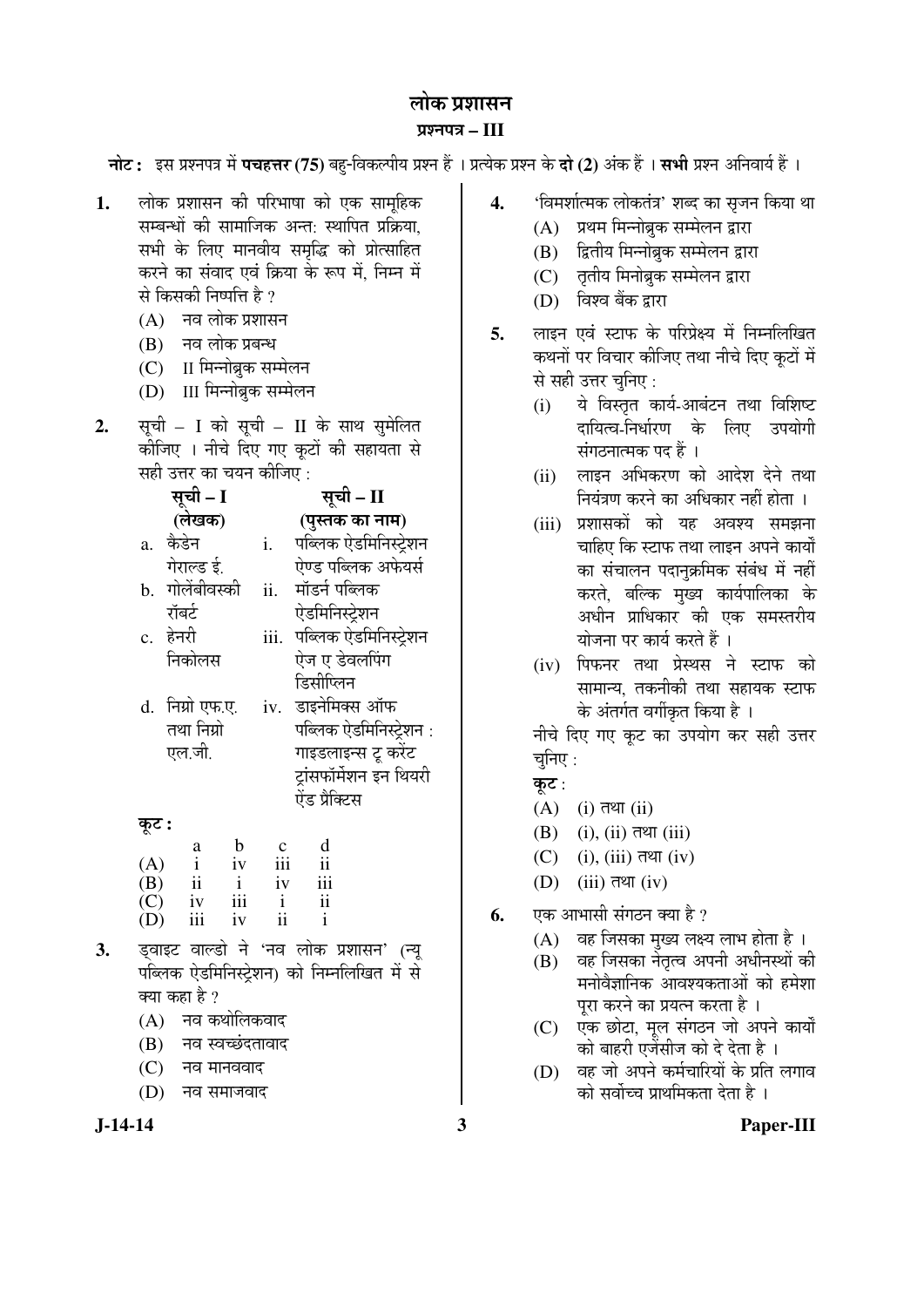- **7.** 'To confer authority from one executive or organization unit to another' is called
	- (A) Hierarchy
	- (B) Unity of command
	- (C) Decentralization
	- (D) Delegation
- **8.** A graphic story explaining different aspects of supervision is presented by
	- (A) Fayol (B) Millet
	- (C) Williamson (D) Gulick
- **9.** "The issue of decentralisation is more complex in concept and practice than is generally acknowledged." This view is expressed by \_\_\_\_\_\_\_\_.
	- (A) James W. Fasler
	- (B) Deniel Katz and Robert Kahn
	- (C) James L. Gibson
	- (D) James H. Donnelly
- **10.** Field establishments are controlled by headquarters through which of the following methods ?
	- (A) Accounts and reporting
	- (B) Advance Review and Personal Inspection
	- (C) Reporting, audit, inspection and investigation
	- (D) Judicial and legislative measures
- **11.** Who among the following was the chief proponent of post-bureaucratic theory ?
	- (A) Phillip Selznic
	- (B) Robert Merton
	- (C) Warren Bennis
	- (D) Michel Crozier
- **12.** Which one of following is not correct about systems Approach ?
	- (A) It considers that the organization is comprised of several interconnected parts.
	- (B) It is closer to cybernetics.
	- (C) It looks at the organization in terms of inputs processes, outputs and feedback mechanisms.
	- (D) It assumes that organizations are not changing in order to respond effectively to environmental and intraorganizational changes.
- **13.** Which one of the following book is not written by Chester I. Bernard ?
	- (A) The Functions of the Executive
	- (B) Organization and Management
	- (C) Elementary Condition of Business Model
	- (D) The Practice of Management
- **14.** Which one of the following is not a criticism by the Trade Unions about Taylorism ?
	- (A) It increases the workload of managers
	- (B) It destroys trade-unions
	- (C) There will be no scope for collective bargaining
	- (D) It would increase unemployment
- **15.** Consider the Amitai Etzioni's classification of control structure ?
	- (i) Utilitarian (ii) Normative (iii) Passive (iv) Coercive Select the correct answer from the given code below :
	- $(A)$  (i) and (ii)
	- $(B)$  (ii) and (iv)
	- $(C)$  (i), (ii) and (iv)
	- (D) (i), (iii) and (iv)
-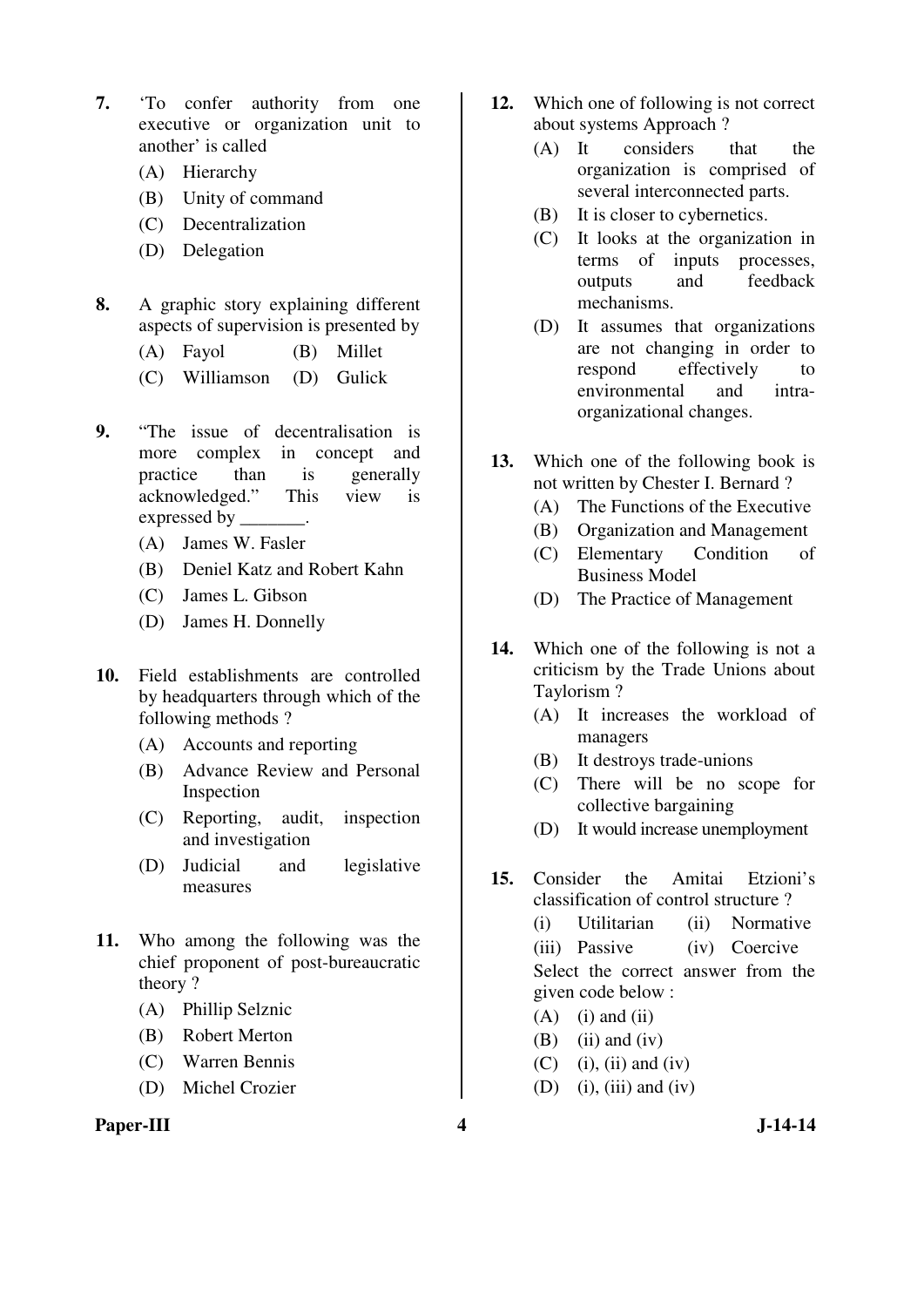- **7.** '¯ÖÏÖ׬ÖÛúÖ¸ü ÛúÖê ‹Ûú ÛúÖµÖÔ¯ÖÖ×»ÖÛúÖ †×¬ÖÛúÖ¸üß µÖÖ संगठनीय इकाई से दुसरे को सौपना' क्या कहलाता है ?
	- $(A)$  पदसोपान
	- (B) आदेश की एकता
	- $(C)$  विकेन्द्रीकरण
	- (D) प्रत्यायोजन
- 8. पर्यवेक्षण के विभिन्न पहलुओं की व्याख्या करते हए एक जीवंत प्रस्तुति किसने की है ?
	- (A) फेयोल (B) मिलेट
	- (C) विलियमसन (D) गलिक
- **9.** "विकेन्द्रीकरण का विषय जैसा सामान्यत: समझा जाता है उससे अवधारणा और प्रक्रिया में कही अधिक जटिल है ।" यह मत निम्न में से किसने व्यक्त किया है ?
	- (A) जेम्स डब्ल्यू. फासलर
	- (B) हेनियल काट्ज और रोबर्ट काहन
	- $(C)$  जेम्स एल. गिब्सन
	- (D) जेम्स एच. डोनले
- 10. निम्न में से किन माध्यमों से मुख्यालय क्षेत्रीय प्रतिष्ठान को नियंत्रित करता है ?
	- (A) लेखा तथा रिपोर्ट करना
	- $(B)$  अग्रिम समीक्षा तथा व्यक्तिगत निरीक्षण
	- (C) रिपोर्ट करना, लेखापरीक्षा, निरीक्षण तथा जाँच-पडताल
	- (D) न्यायिक तथा विधायी उपाय
- 11. निम्न में से कौन उत्तर-नौकरशाही सिद्धांत का प्रवर्तक था $\overline{2}$ 
	- (A) फिलिप सेल्जिक
	- (B) रोबर्ट मर्टन
	- (C) वारेन बेनिस
	- (D) माइकेल क्रोजियर

- 12. व्यवस्था उपागम के बारे में निम्नलिखित में से कौन सा कथन सही नहीं है ?
	- (A) इसके अनुसार संगठन में बहत से अंतर्सम्बन्धित भाग होते हैं ।
	- $(B)$  यह साइबरनेटिक्स के ज्यादा समीप है)।
	- (C) यह संगठन को आगत (इनपटस) प्रक्रियाओं, निर्गतों (आउटपुट्स) और फीडबैक (प्रतिपुष्ठि) क्रियाविधियों के सम्बन्ध में देखता है ।
	- $(D)$  यह मानता है कि संगठन वातावरणीय तथा अन्तरा-संगठनात्मक परिवर्तनों के प्रति प्रभावी ढंग से प्रतिक्रिया करने के लिये परिवर्तित नहीं हो रहे हैं ।
- 13. Fiमलिखित में से कौन सी पस्तक चेस्टर आई. बर्नार्ड द्वारा लिखित नहीं है ?
	- (A) दि फंक्शंस ऑफ द एक्जीक्युटिव
	- $(B)$  ऑर्गेनाइजेशन ऐण्ड मैनेजमेंट
	- (C) एलिमेंटरी कंडीशन ऑफ बिजनेस मॉडल
	- (D) हि प्रैक्टिस ऑफ मैनेजमेंट
- 14. निम्नलिखित में से कौन सी आलोचना ट्रेड यूनियनों द्वारा टेलरवाद के बारे में आलोचना नहीं है ?
	- $(A)$  यह प्रबंधकों का कार्यभार बढाता है ।
	- (B) यह ट्रेड यूनियनों को समाप्त करता है।
	- (C) इसमें सामहिक सौदेबाजों की कोई सम्भावना नहीं होती है ।
	- (D) यह बेरोजगारी बढायेगा ।
- 15. एमताई इटजोनी के नियन्त्रण संरचना के वर्गीकरण पर विचार कीजिए ।
	- $(i)$  उपयोगितावादी
	- $(ii)$  आदर्शात्मक
	- (iii) निष्क्रिय
	- $(iv)$  बाध्यकारी

नीचे दिये कूटों में से सही उत्तर का चयन कोजिए  $\cdot$ 

- $(A)$  (i) और (ii)
- (B) (ii) और (iv)
- $(C)$  (i), (ii) और (iv)
- $(D)$  (i), (iii) और (iv)
- 

**J-14-14 5 Paper-III**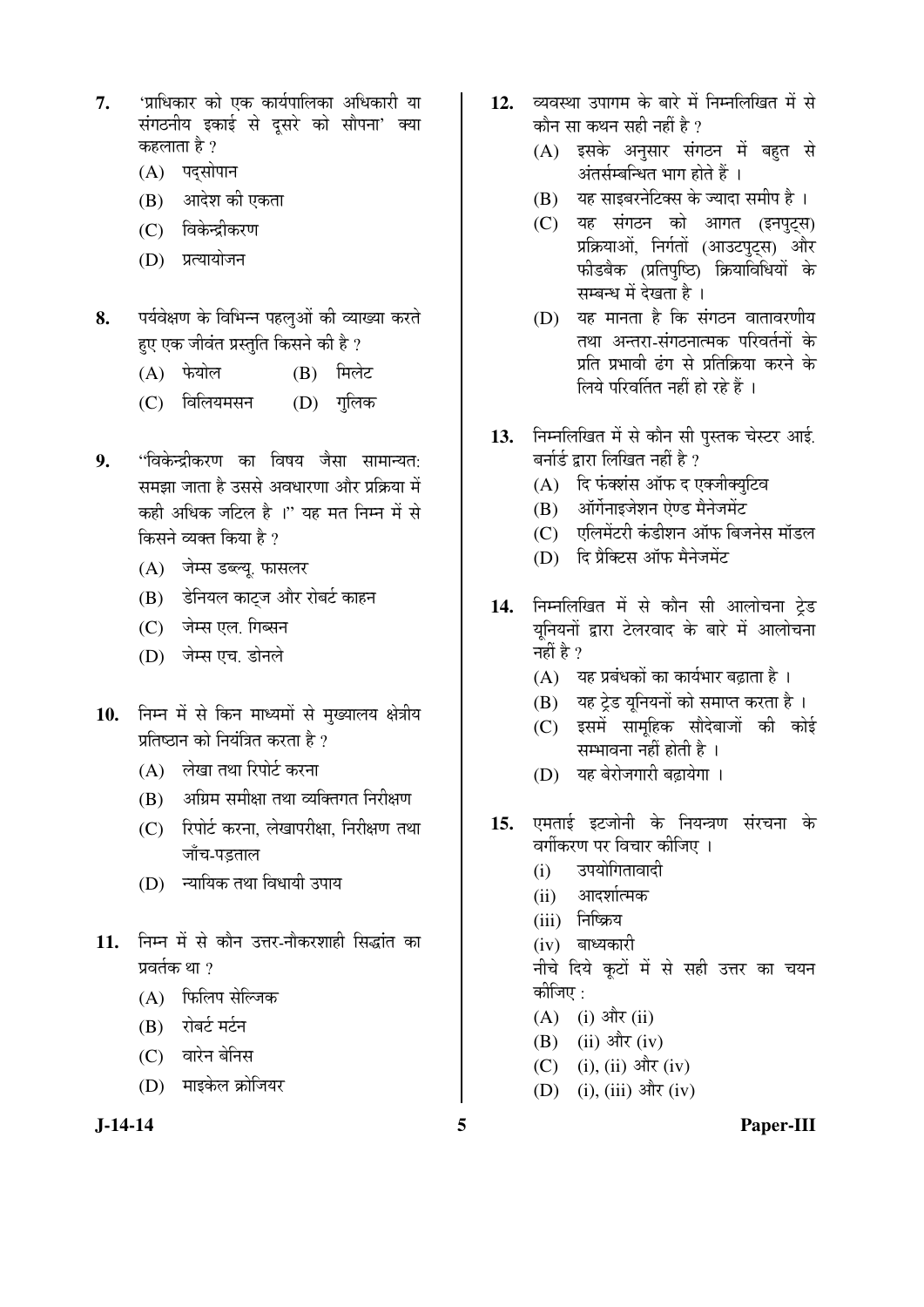- **16.** Which of the following leadership style, according to Rensis Likert, expressed that leaders have total faith in people ?
	- (A) Participative style
	- (B) Exploitative Authoritative style
	- (C) Consultative style
	- (D) Benevolent Authoritative style
- **17.** 'Forces of People' and 'Forces of Production' orientations are used in
	- (A) Path-Goal Theory
	- (B) Situational Theory
	- (C) Managerial Grid Theory
	- (D) Trait Theory
- **18.** Match List I with List II. Select the correct answer from the codes given below :

|     | $List-I$                      |     |             |                     | $List-II$ |  |  |  |
|-----|-------------------------------|-----|-------------|---------------------|-----------|--|--|--|
|     | (Thinkers)                    |     |             | (Concepts)          |           |  |  |  |
|     | a. Herbert                    |     | i.          | Zone of             |           |  |  |  |
|     | Simon                         |     |             | Indifference        |           |  |  |  |
|     | b. Henri                      |     |             | ii. Zone of         |           |  |  |  |
|     | Fayol                         |     |             | acceptance          |           |  |  |  |
|     | c. Chester                    |     | 111.        | Span of attention   |           |  |  |  |
|     | <b>Bernard</b>                |     |             |                     |           |  |  |  |
|     | d. Graicunas iv. Scalar chain |     |             |                     |           |  |  |  |
|     | <b>Codes:</b>                 |     |             |                     |           |  |  |  |
|     | a                             | b   | $\mathbf c$ | d                   |           |  |  |  |
| (A) | $\mathbf{i}$                  | iii | iv          | $\ddot{\mathbf{i}}$ |           |  |  |  |
|     | iii                           | iv  | ii          | i                   |           |  |  |  |
|     |                               |     |             |                     |           |  |  |  |

- (C) ii i iii iv
	- $(D)$  ii iv i iii
- **19.** According to Kautilya, King should have which of the following qualities ?:
	- (i) Adequate Education
	- (ii) Righteousness
	- (iii) Physical Capability
	- (iv) Good relations with people

 Select the correct answer using the codes given below :

## **Codes :**

(A) (i), (ii) (B) (ii), (iii) (C) (i), (ii), (iii) (D) (i), (ii), (iv)

**Paper-III** 6 J-14-14

- **20.** Which one of the following is not a part of Hawthorne studies of Elton Mayo ?
	- (A) First Inquiry
	- (B) Great Illumination
	- (C) Bank wiring Experiment
	- (D) Interview Programming
- **21.** Which one of the following is not a way of resolving conflicts according to M.P. Follett ?
	- (A) Domination
	- (B) Legal Methods
	- (C) Compromise
	- (D) Integration
- **22.** Who amongst the following advocated 'Information Energy Model' ?
	- (A) Talcot Parsons
	- (B) Marion Levy
	- (C) F.X. Sulton
	- (D) John T. Doresey
- **23.** The CLECTS in prismatic society is known as
	- (A) Elite group who uses traditional clouts to win election
	- (B) Hereditary leaders of castegroups
	- (C) Elected leaders of middle class
	- (D) Influential political leaders
- **24.** The Government of United States was debarred from infringing the right to keep and bear arms by which of the following amendments ?
	- (A) First Amendment
	- (B) Second Amendment
	- (C) Third Amendment
	- (D) Fourth Amendment
- **25.** The British Prime Minister does not recommend the appointment of the
	- (A) Lord Chief Justice
	- (B) Church of England Archbishops
	- (C) Privy Counsellors
	- (D) First Lord of the Treasury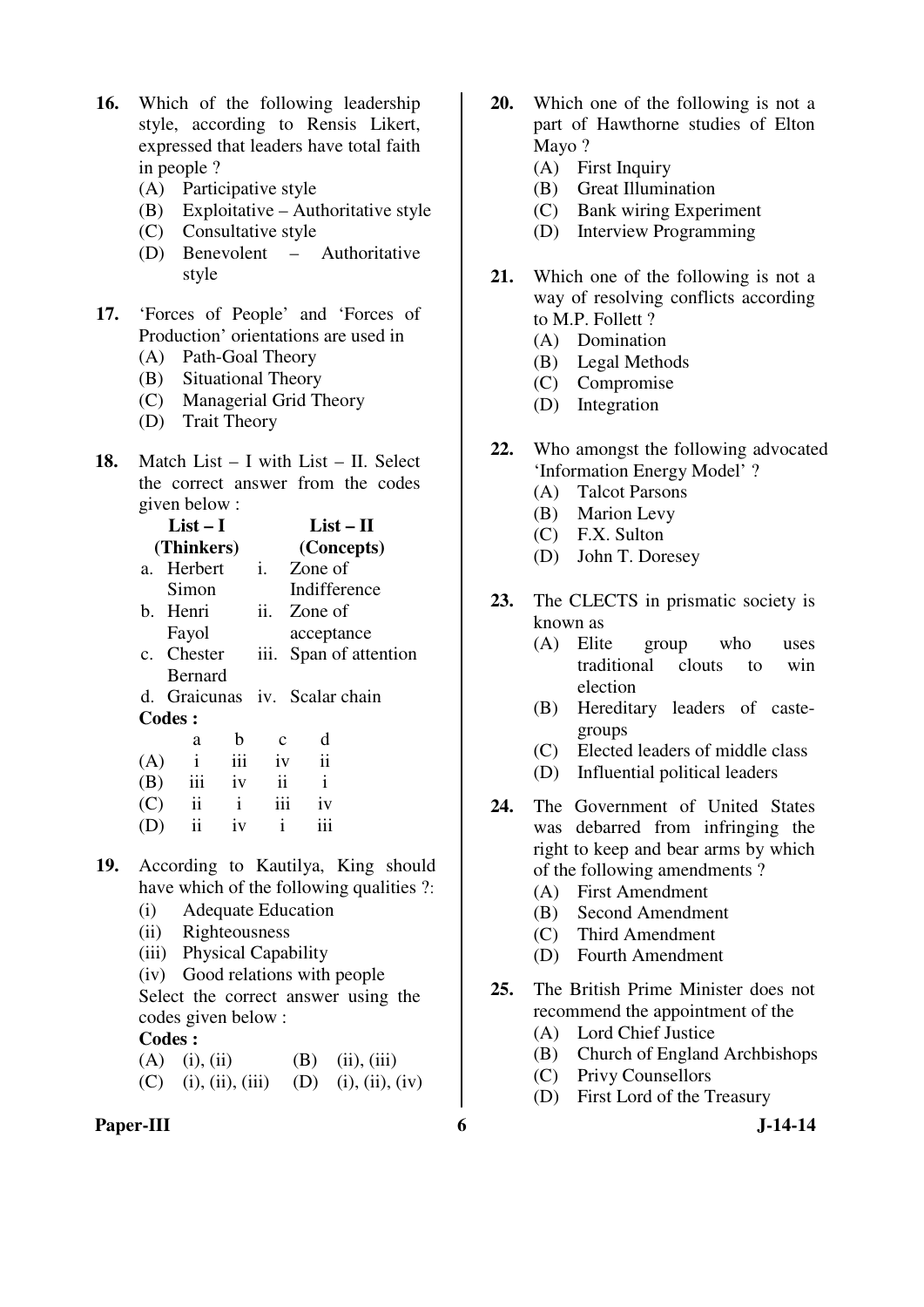| 16.       | रेंसिस लिकर्ट के अनुसार, निम्नलिखित में से<br>किस नेतृत्व शैली में यह भाव अभिव्यक्त होता है<br>कि नेताओं को लोगों पर पूर्ण विश्वास होता है ?<br>(A) सहभागी शैली<br>(B) शोषक-सत्तात्मक शैली<br>(C) परामर्शात्मक शैली<br>(D) हितकारी-सत्तात्मक शैली                                                                                                                                                                           | 20.        | निम्न में से कौन सा हॉथॉर्न अध्ययनों का भाग<br>नहीं है ?<br>प्रथम जाँच<br>(A)<br>महा प्रदीपन<br>(B)<br>(C) बैंक वाइरिंग प्रयोग<br>(D) साक्षात्कार कार्यक्रम                                                                                      |
|-----------|-----------------------------------------------------------------------------------------------------------------------------------------------------------------------------------------------------------------------------------------------------------------------------------------------------------------------------------------------------------------------------------------------------------------------------|------------|--------------------------------------------------------------------------------------------------------------------------------------------------------------------------------------------------------------------------------------------------|
| 17.       | 'फोर्सेज ऑफ पीपल' और 'फोर्सेज ऑफ<br>प्रोडक्शन' उन्मुखता निम्न में से किसमें प्रयुक्त<br>होता है ?<br>(A) पथ लक्ष्य सिद्धांत<br>(B) स्थितिपरक सिद्धांत<br>(C) प्रबन्धकीय ग्रिड सिद्धांत<br>(D) गुण सिद्धांत                                                                                                                                                                                                                  | 21.<br>22. | एम.पी. फोलेट के अनुसार, निम्न में से कौन सा<br>संघर्षों के समाधान का तरीका नहीं है ?<br>(B) कानूनी तरीके<br>(A) प्रभुत्व<br>(D) एकीकरण<br>(C) समझौता<br>'इन्फोर्मेशन इनर्जी मॉडल' की वकालत निम्न में                                             |
| 18.       | सूची - I को सूची - II के साथ सुमेलित<br>कीजिए । नीचे दिए गए कूटों की सहायता से<br>सही उत्तर का चयन कीजिए:                                                                                                                                                                                                                                                                                                                   |            | से किसने की थी ?<br>(A) टालकोट पार्सन्स (B) मेरियन लेवी<br>(C) एफ. एक्स. सुल्टन (D) जॉन टी. डोरेस                                                                                                                                                |
|           | सूची – I<br>सूची – II<br>(संकल्पना)<br>(विचारक)<br>a. हर्बर्ट साइमन i. उदासीनता का क्षेत्र<br>b. हेनरी फेयोल ii. स्वीकार्यता का क्षेत्र<br>c. चेस्टर बर्नार्ड  iii. ध्यान का विस्तार-क्षेत्र<br>d. ग्रैकुनाज iv. अधिक्रम शृंखला<br>कूट :<br>d<br>$b \quad c$<br>a<br>$\frac{iv}{i}$<br>iii<br>$\frac{1}{4}$<br>$\mathbf{i}$<br>(A)<br>iii iv<br>$\overline{\mathbf{u}}$<br>(B)<br>$\mathbf{i}$<br>iii<br>ii<br>$\mathbf{i}$ | 23.        | समपार्श्वीय समाज में CLECTS का तात्पर्य है<br>अभिजात्य वर्ग जो चुनाव जीतने के लिए<br>(A)<br>परम्परागत प्रभावी समूहों का उपयोग<br>करता है ।<br>जाति समूह के वंशानुगत नेता<br>(B)<br>(C) मध्यम वर्ग के निर्वाचित नेता<br>(D) प्रभावी राजनीतिक नेता |
| 19.       | (C)<br>iv<br>ii iv i<br>iii<br>(D)<br>कौटिल्य के अनुसार, राजा में निम्न में से क्या<br>गुण होने चाहिए ?<br>पर्याप्त शिक्षा<br>(i)<br>(ii) उचितता<br>(iii) शारीरिक क्षमता<br>(iv) लोगों के साथ अच्छे सम्बन्ध                                                                                                                                                                                                                 | 24.        | निम्न में से किस संविधान संशोधन के तहत<br>अमरीकी सरकार पर लोगों को हथियार रखने व<br>लेजाने के अधिकार से वंचित करने पर प्रतिबंध<br>लगाया गया ?<br>(B) द्वितीय संशोधन<br>(A) प्रथम संशोधन<br>(D) चतुर्थ संशोधन<br>(C) तृतीय संशोधन                 |
|           | नीचे दिए कूट के प्रयोग से सही उत्तर का चयन<br>कीजिए :<br>कूट :<br>$(A)$ (i), (ii)<br>(B)<br>(ii), (iii)<br>$(C)$ (i), (ii), (iii)<br>(D)<br>(i), (ii), (iv)                                                                                                                                                                                                                                                                 | 25.        | ब्रिटिश प्रधानमंत्री निम्न में से किसकी नियुक्ति<br>की सिफारिश नहीं करता है ?<br>(A) लॉर्ड चीफ जस्टिस<br>(B) इंग्लैंड के चर्च के आर्चबिशप<br>प्रिवी कौन्सिलर<br>(C)<br>(D) राजकोष का प्रथम लॉर्ड                                                 |
| $J-14-14$ |                                                                                                                                                                                                                                                                                                                                                                                                                             | 7          | Paper-III                                                                                                                                                                                                                                        |

- <u>निम्न में से कौन सा हॉथॉर्न अध्ययनों का भाग</u> नहीं है  $\gamma$ 
	- $(A)$  प्रथम जाँच
	- $(B)$  महा प्रदीपन
	- $(C)$  बैंक वाइरिंग प्रयोग
	- $(D)$  साक्षात्कार कार्यक्रम
- एम.पी. फोलेट के अनुसार, निम्न में से कौन सा संघर्षों के समाधान का तरीका नहीं है ?
	- (A) प्रभुत्व (B) कानूनी तरीके
	- (C) समझौता (D) एकीकरण
- <del>'</del>इन्फोर्मेशन इनर्जी मॉडल' की वकालत निम्न में से किसने की थी ?
	- $(A)$  टालकोट पार्सन्स  $(B)$  मेरियन लेवी
	- (C) एफ. एक्स. सुल्टन (D) जॉन टी. डोरेसी
- समपार्श्वीय समाज में CLECTS का तात्पर्य है
	- $(A)$  अभिजात्य वर्ग जो चुनाव जीतने के लिए परम्परागत प्रभावी समूहों का उपयोग करता है।
	- $(B)$  जाति समूह के वंशानुगत नेता
	- $(C)$  मध्यम वर्ग के निर्वाचित नेता
	- $(D)$  प्रभावी राजनीतिक नेता
- <del>नि</del>म्न में से किस संविधान संशोधन के तहत अमरीकी सरकार पर लोगों को हथियार रखने व लेजाने के अधिकार से वंचित करने पर प्रतिबंध लगाया गया $9$ 
	- $(A)$  प्रथम संशोधन  $(B)$  द्वितीय संशोधन
	- (C) तृतीय संशोधन (D) चतुर्थ संशोधन
- ब्रिटिश प्रधानमंत्री निम्न में से किसकी नियुक्ति की सिफारिश नहीं करता है ?
	- $(A)$  लॉर्ड चीफ जस्टिस
	- (B) इंग्लैंड के चर्च के आर्चबिशप
	- (C) प्रिवी कौन्सिलर
	- (D) राजकोष का प्रथम लॉर्ड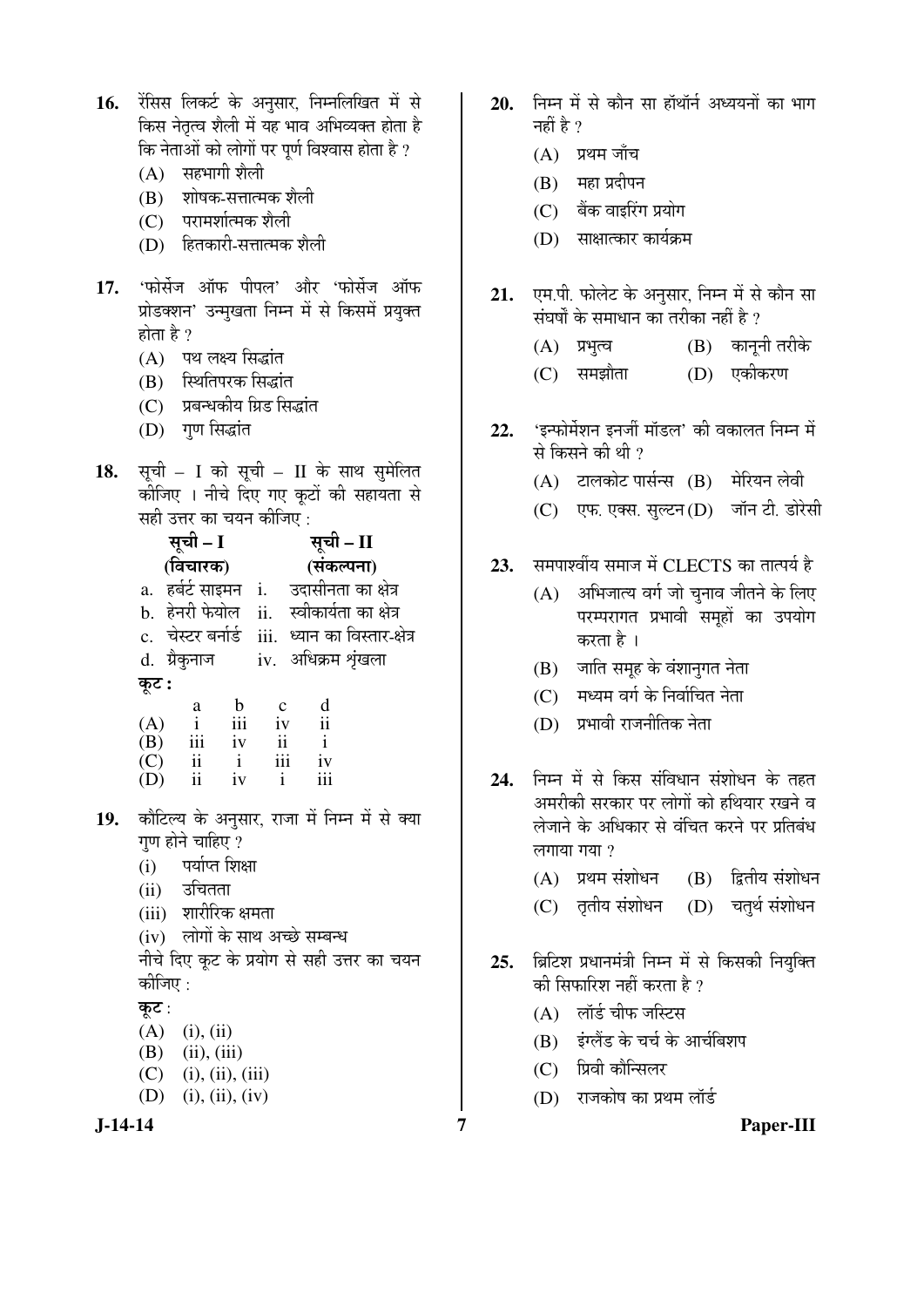- **26.** The Citizen's Charter in United Kingdom has certain principles
	- (i) Standards
	- (ii) Information and Openness
	- (iii) Choice and Consultation
	- (iv) Courtesy and helpfulness
	- (v) Value for money

 Select the correct answer by using codes given below :

- $(A)$  (i), (ii) and (iii)
- $(B)$  (i), (ii) and (iv)
- (C) (i), (ii), (iv) and (v)
- (D) (i), (ii), (iii), (iv) and (v)
- **27.** The term of Fourth Republic in the French history refers to which of the following period ?
	- $(A)$  1900 1938
	- (B) 1938 1945
	- $(C)$  1946 1958
	- (D) 1958 1968
- **28.** "Development Administration is concerned with maximizing innovation for development." This statement was made by
	- (A) F.W. Riggs
	- (B) Edward Weidner
	- (C) Saul M. Katz
	- (D) B.B. Schaffer
- **29.** "The key formula of development administration could be expressed in the initial letters of coordination of resources through organisation of personnel and procedures i.e. CROPP (Coordination, Resources, Organisation, Personnel and Procedures)". This statement was given by
	- (A) J.N. Khosla
	- (B) V.A. Pai Panandikar
	- (C) S.K. Sharma
	- (D) U.L. Goswami



- **30.** Which one of the following is not really oriented to tackle bureaucratisation in India ?
	- (A) Educating people about their rights and powers
	- (B) Organising people in Self Help **Groups**
	- (C) Proliferating political parties
	- (D) Promoting democratic decentralisation
- **31.** The 'Department of Border Management' is a part of which of the following Ministry of Government of India ?
	- (A) Ministry of Defence
	- (B) Ministry of Home Affairs
	- (C) Ministry of External Affairs
	- (D) Ministry of Road Transport and Highways
- **32.** Match List I with List II. Select the correct answer from the codes given below :

|         | $List-I$           | $List - II$             |                     |                       |
|---------|--------------------|-------------------------|---------------------|-----------------------|
|         | (Institutions)     | (Ministries)            |                     |                       |
| a.      | Khadi and          |                         | i.                  | Ministry of           |
|         | Village            |                         |                     | <b>Home Affairs</b>   |
|         | Industries         |                         |                     |                       |
|         | Commission         |                         |                     |                       |
|         | b. Central         |                         | ii.                 | Ministry of           |
|         | Vigilance          |                         |                     | <b>Social Justice</b> |
|         | Commission         |                         |                     | and                   |
|         |                    |                         |                     | Empowerment           |
| $c_{-}$ | Indian Animal iii. |                         |                     | Ministry of           |
|         | Welfare            |                         |                     | Personnel,            |
|         | Board              |                         |                     | Public                |
|         |                    |                         |                     | Grievances            |
|         |                    |                         |                     | and Pensions          |
| d.      | Registrar-         |                         | iv.                 | Ministry of           |
|         | General of         |                         |                     | Commerce and          |
|         | Census             |                         |                     | Industry              |
|         | <b>Codes:</b>      |                         |                     |                       |
|         | a                  | $\mathbf b$             | $\mathbf{C}$        | d                     |
| (A)     | iv                 | iii                     | $\mathbf{ii}$       | $\mathbf{i}$          |
| (B)     | iii                | $\overline{\mathbf{u}}$ | $\mathbf{i}$        | iv                    |
| (C)     | $\mathbf{i}$       | <i>iii</i>              | $\ddot{\mathbf{i}}$ | iv                    |
|         | ii                 | iv                      | iii                 | i                     |
|         |                    |                         |                     |                       |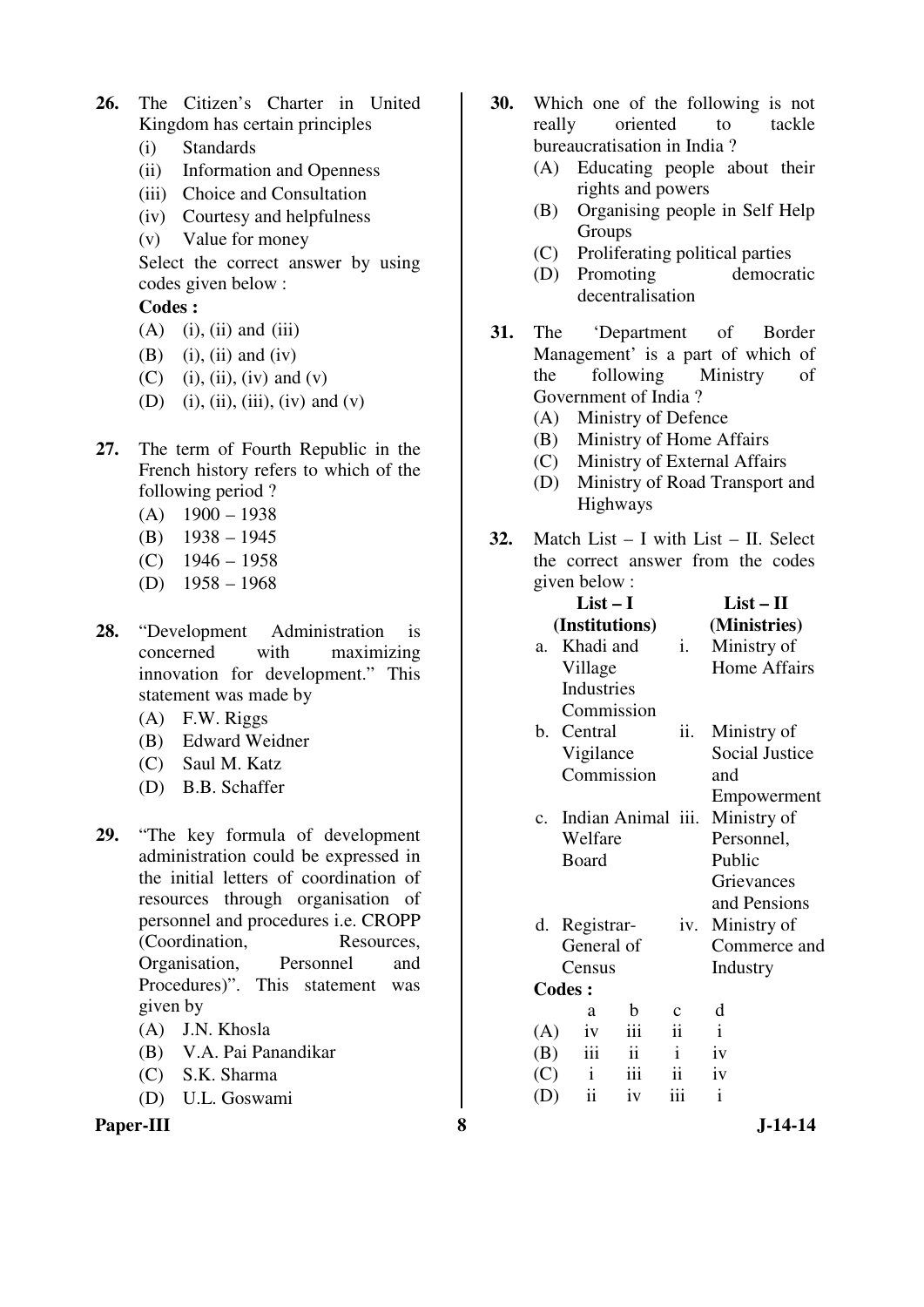- 26. यनाइटेड किंगडम में नागरिक अधिकार पत्र के कछ सिद्धांत हैं
	- $(i)$  मानक
	- (ii) सूचना एवं खुलापन
	- (iii) विकल्प एवं परामर्श
	- $(iv)$  भद्रता एवं सहायकता
	- (v) धन का मल्य
	- नीचे दिये कूटों से सही उत्तर का चयन करें:
	- कूट :
	- $(A)$  (i), (ii) और (iii)
	- $(B)$  (i), (ii) और (iv)
	- (C) (i), (ii), (iv) और (v)
	- $(D)$  (i), (ii), (iii), (iv) और (v)
- 27. फ्रांस के इतिहास में चतुर्थ गणतंत्र का समय (कालक्रम) निम्न में से किस समय से संबंधित है ?
	- $(A)$  1900 से 1938
	- (B) 1938 से 1945
	- (C) 1946 से 1958
	- (D) 1958 से 1968
- **28.** "विकास प्रशासन का संबंध विकास के लिए नवाचार को उच्चतम सीमा तक ले जाना है ।"  $-$  यह किसका कथन है ?
	- (A) एफ.डब्ल्य. रिग्गस
	- (B) एडवर्ड वाइडनर
	- (C) सॉल एम. काट्ज
	- (D) बी.बी. शैफर
- 29. 'विकास प्रशासन के मुख्य परिसूत्र को कोऑर्डिनेशन ऑफ रिसोर्सेज थ्रू ऑर्गेनाइजेशन <u>ऑफ पर्सोनेल ऐण्ड प्रोसिज्योर्स. अर्थात</u> सीआरओपीपी (कोऑर्डिनेशन, रिसोर्सेस, ऑर्गेनाइजेशन, पर्सोनेल तथा प्रोसिज्योर्स) के आदयक्षरों में अभिव्यक्त किया जा सकता है ।' यह किसने कहा था ?
	- $(A)$  जे.एन. खोसला
	- (B) बी.ए. पाई पनांडिकर
	- $(C)$  एस.के. शर्मा
	- (D) यू.एल. गोस्वामी

$$
J-14-14
$$

- 30. FEHMGE में से कौन सा. भारत में अधिकारी तंत्रकरण से जूझने में वस्तुत: सक्षम नहीं है ?
	- $(A)$  लोगों को उनके अधिकारों और शक्तियों के बारे में शिक्षित करना
	- $(B)$  स्वयं सहायता समहों में लोगों को संगटित करना
	- $(C)$  । अधिकाधिक राजनीतिक दलों का उदय
	- $(D)$  लोकतांत्रिक विकेंद्रीकरण को बढावा देना
- 31. 'डिपार्टमेन्ट ऑफ बोर्डर मैनेजमेन्ट' निम्न में से भारत सरकार के किस मंत्रालय का हिस्सा है ?
	- $(A)$  रक्षा मंत्रालय
	- $(B)$  गृह मंत्रालय
	- (C) विदेश मंत्रालय
	- (D) सडक परिवहन और राजमार्ग मंत्रालय
- 32. सूची I को सूची II के साथ सुमेलित कीजिए । नीचे दिए गए कटों की सहायता से सही उत्तर का चयन कीजिए  $\cdot$

|       | सूची – I                 | सूची – II                 |                            |                   |
|-------|--------------------------|---------------------------|----------------------------|-------------------|
|       | (संस्थाएँ)               |                           |                            | (मंत्रालय)        |
|       | a. खादी ग्रामोद्योग      |                           | <i>i</i> .                 | गृह मंत्रालय      |
|       | आयोग                     |                           |                            |                   |
|       | b.  केन्द्रीय सतर्कता    |                           | $\overline{\mathbf{ii}}$ . | सामाजिक न्याय     |
|       | आयोग                     |                           |                            | व अधिकारिता       |
|       |                          |                           |                            | मंत्रालय          |
|       | c.   भारतीय पशु          |                           |                            | iii. कार्मिक, लोक |
|       | कल्याण बोर्ड             |                           |                            | शिकायत एवं        |
|       |                          |                           |                            | पेंशन मंत्रालय    |
|       | d. जनगणना का             |                           |                            | iv. वाणिज्य एवं   |
|       | महानिदेशक                |                           |                            | उद्योग मंत्रालय   |
| कूट : |                          |                           |                            |                   |
|       | a                        | $\mathbf b$               | $\mathbf{C}$               | d                 |
| (A)   | iv                       | iii                       | $\ddot{\mathbf{i}}$        | $\mathbf{i}$      |
|       | $(B)$ iii                | ii                        | $\mathbf{i}$               | iv                |
|       | $(C)$ i                  | $\overline{\mathbf{iii}}$ | $\ddot{\mathbf{i}}$        | iv                |
| (D)   | $\overline{\textbf{ii}}$ | iv                        | iii                        | $\mathbf{i}$      |

**J-14-14 9 Paper-III**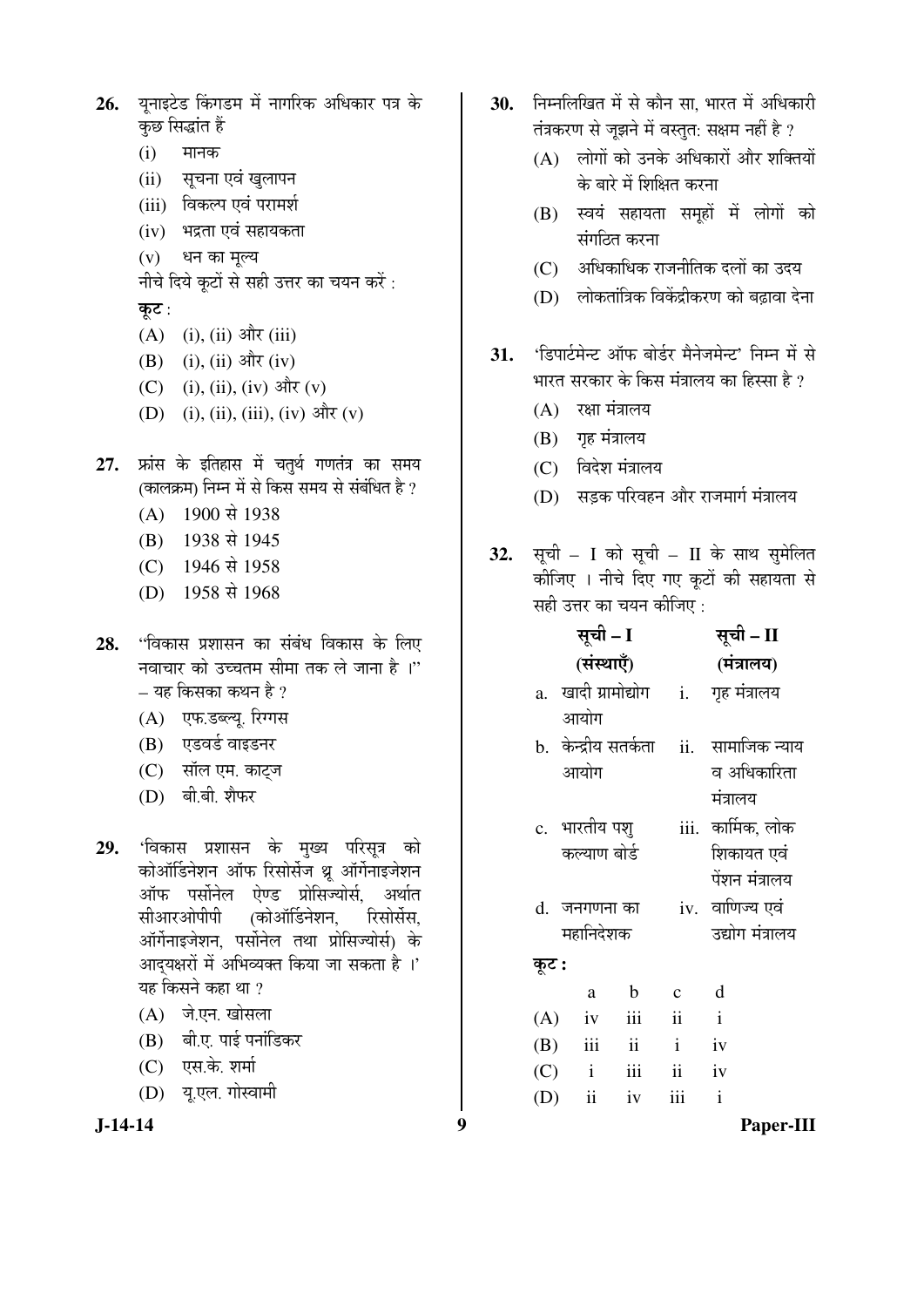- **33.** Which one of the following statements about the role of cabinet is not correct ?
	- (A) It is a prime-policy maker<br>(B) It is an advisory body
	- It is an advisory body
	- $(C)$  It is an executor of policy
	- (D) It is a chief executive
- **34.** Which one of the following is most important Cabinet Committee in India ?<br>(A)  $\overline{I}$ 
	- The Economic Affairs Committee
	- (B) The Political Affairs Committee
	- (C) The Committee on Parliamentary Affairs
	- (D) The Appointment Committee
- **35.** Which of the following organizations is not subject to the audit of the CAG of India ?
	- (A) All the Union and State Government departments and offices including the Indian Railways.
	- (B) Public Commercial enterprises controlled by the Union and<br>State Governments – Governments Government companies, and Corporations
	- (C) Non-commercial autonomous bodies and authorities owned or controlled by the Union or the States.
	- (D) All other authorities and bodies nominally financed from the Union or State Government
- **36.** Which of the following are the three main criteria considered by the Chief Minister of a State while selecting the Chief Secretary. Select the correct answer by using the codes given below :
	- (i) Seniority
	- (ii) Service Records, Performance and Merit
	- (iii) Approval of the Governor<br>(iv) Confidence of the Chief
	- $(iv)$  Confidence of Minister

#### **Codes :**

- $(A)$  (i) and (ii)
- $(B)$  (i), (ii) and (iii)
- $(C)$  (i), (ii) and (iv)
- $(D)$  (i), (ii), (iii) and (iv)

#### Paper-III **10** J-14-14

- **37. Assertion (A) :** The central social welfare Board generates awareness about the challenges of a society in transition.
	- **Reason (R) :** Voluntary sector having access to Government funds/resources functions under the direct supervision of the Board Chairman.

#### **Codes :**

- (A) Both (A) and (R) are correct and (R) is correct explanation of  $(A)$ .
- (B) Both (A) and (R) are correct, but (R) is not correct explanation of (A).
- $(C)$  (A) is true, but  $(R)$  is false.
- (D) (A) is false, but (R) is true.
- **38. Assertion (A) :** Successful Employee-Employer relations involves striking a balance of interests.
	- **Reason (R) :** For employers Industrial Relations is about making profit for its shareholders and for the employees it is security best possible living standards.

- (A) Both (A) and (R) are correct and (R) is correct explanation of  $(A)$ .
- (B) Both (A) and (R) are correct, but (R) is not correct explanation of (A).
- $(C)$  (A) is true, but  $(R)$  is false.
- (D) (A) is false, but  $(R)$  is true.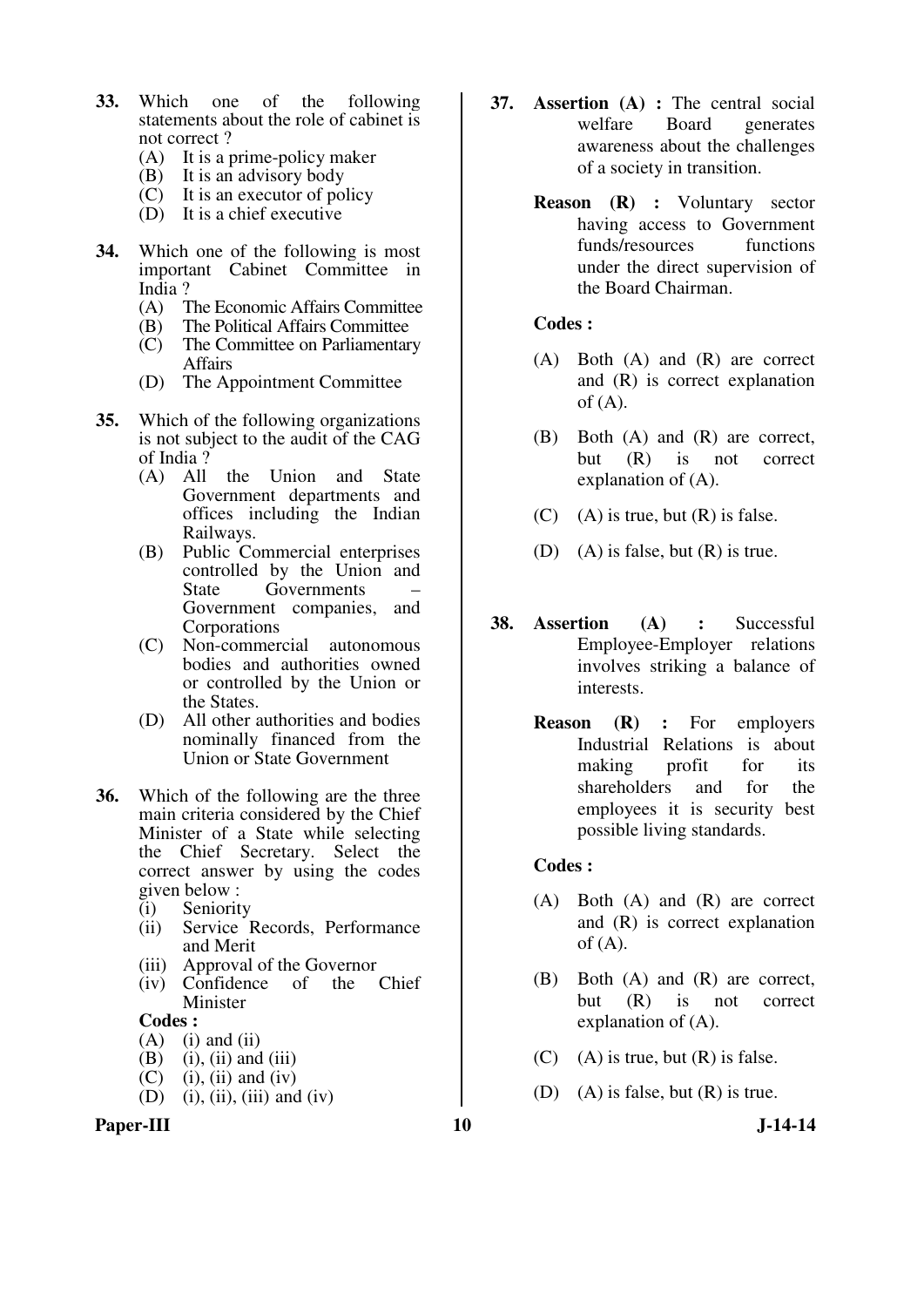- 33. निम्नलिखित में से कौन सा कथन मंत्रिमंडल की भमिका के विषय में सही नहीं है ?
	- $(A)$  यह प्रधान नीति-निर्माता है ।
	- $(B)$  यह सलाहकार निकाय है।
	- (C) यह नीति क्रियान्वयक है।
	- (D) यह मुख्य कार्यपालिका के रूप में है।
- 34. निम्नलिखित में से कौन सी भारत में सर्वाधिक महत्त्वपूर्ण मंत्रिमंडल समिति है ?
	- $(A)$  आर्थिक मामलों की समिति
	- $(B)$  ) राजनीतिक मामलों की समिति
	- (C) संसदीय मामलों की समिति
	- (D) नियुक्ति समिति
- 35. निम्नलिखित में से कौन से संगठन भारत के <u>नियन्त्रक एवं महा लेखा परीक्षक की लेखापरीक्षा</u> के अधीन नहीं हैं ?
	- $(A)$  भारतीय रेलवे समेत समस्त संघीय एवं राज्य सरकार के विभाग एवं कार्यालय ।
	- (B) संघ एवं राज्य सरकारों द्वारा नियन्त्रित लोक वाणिज्यिक उद्यम सरकारी कम्पनियाँ एवं निगम ।
	- (C) संघ एवं राज्यों द्वारा नियन्त्रित एवं उनकी अपनी गैर-वाणिज्यिक स्वायत्त निकाय एवं प्राधिकरण ।
	- (D) संघ या राज्य सरकारों से नाममात्र के वित्त पोषित अन्य सभी प्राधिकरण एवं निकाय ।
- **36.** मुख्य सचिव की नियुक्ति या चयन करते समय एक राज्य के मुख्यमंत्री द्वारा निम्न में से किन तीन मानदण्डों पर विचार किया जाता है ? निम्न कूट की सहायता से सही उत्तर का चयन कीजिए :
	- $(i)$  aरिष्ठता
	- (ii) सेवा अभिलेख, निष्पत्ति और योग्यता
	- (iii) राज्यपाल का अनुमोदन
	- (iv) मुख्यमंत्री का विश्वास

कूट $:$ 

- $(A)$  (i) एवं (ii)
- $(B)$  (i), (ii) एवं (iii)
- $(C)$  (i), (ii) एवं (iv)
- $(D)$  (i), (ii), (iii) एवं (iv)
- **J-14-14 11 Paper-III**
- 37. **अभिकथन (A) :** केन्द्रीय सामाजिक कल्याण बोर्ड परिवर्तित हो रहे समाज की चुनौतियों के बारे में जागरूकता सृजित करता है ।
	- **तर्क (R)** : स्वैच्छिक क्षेत्र जिसे सरकारी निधियों एवं संशाधनों की गम्यता प्राप्त है, बोर्ड के अध्यक्ष के सीधे निरीक्षण में कार्य करता है ।

कूट:

- (A) (A) और (R) दोनों सही हैं और (A) का  $(R)$  सही स्पष्टीकरण है।
- $(B)$   $(A)$  और  $(R)$  दोनों सही हैं, परन्तु  $(A)$ का (R) सही स्पष्टीकरण नहीं है ।
- (C)  $(A)$  सही है, परन्तु (R) गलत है।
- (D) (A) गलत है, परन्तु (R) सही है ।
- **38. अभिकथन (A) :** कर्मचारी-नियोक्ता के बीच सफल सम्बन्ध हेतु हितों का तालमेल बैठाना होता है $\,$ ।
	- **तर्क (R)** : नियोक्ताओं के लिए औद्योगिक सम्बन्ध अपने अंशधारियों के लिये लाभ अर्जन से जुड़े हैं और कर्मचारियों के लिये यह सर्वाधिक संभावित श्रेष्ठ रहन सहन का स्तर प्राप्त करने से जड़ा है ।

कूट:

- (A)  $(A)$  और  $(R)$  दोनों सही हैं और  $(A)$ का $(R)$  सही स्पष्टीकरण है।
- $(B)$   $(A)$  और  $(R)$  दोनों सही हैं, परन्तु  $(A)$ का $(R)$  सही स्पष्टीकरण नहीं है।
- (C)  $(A)$  सही है, परन्तु (R) गलत है।
- (D) (A) गलत है, परन्तु (R) सही है।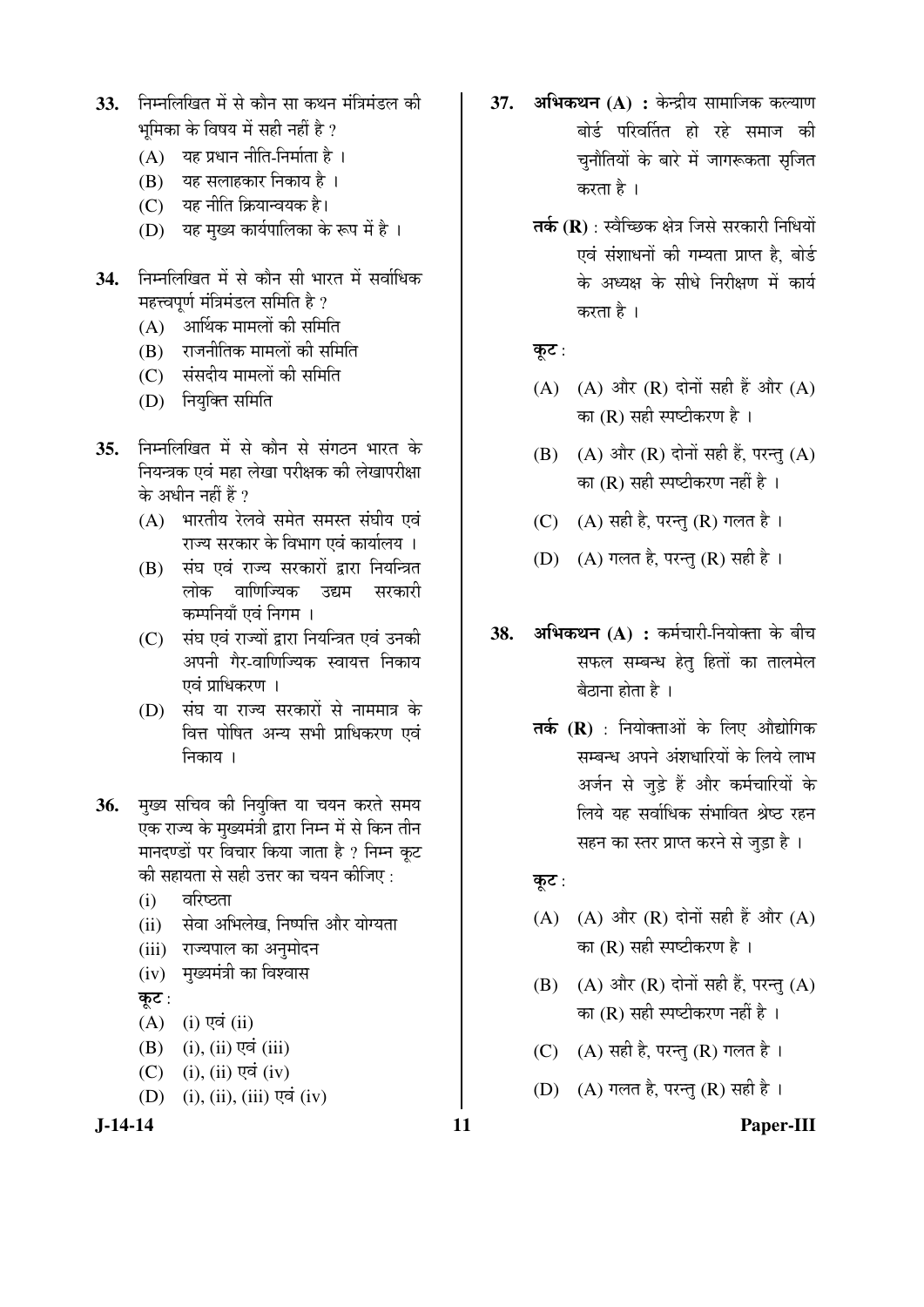- **39. Assertion (A) :** Additional functions can be assigned to the UPSC by amending the constitution to that effect.
	- **Reason (R) :** No reference is needed to be made to the UPSC on the issue of reservation of posts for the OBCs.

 **Codes :** 

- (A) Both (A) and (R) are correct and (R) is correct explanation of  $(A)$ .
- (B) Both (A) and (R) are correct, but (R) is not correct explanation of (A).
- $(C)$  (A) is true, but  $(R)$  is false.
- (D) (A) is false, but  $(R)$  is true.
- **40. Assertion (A) :** Bureaucratic administration fundamentally means a rigid administration.
	- **Reason (R) : Bureaucracy exercises** control on the basis of knowledge.

 **Codes :**

- (A) Both (A) and (R) are correct and (R) is correct explanation of  $(A)$ .
- (B) Both (A) and (R) are correct, but (R) is not correct explanation of (A).
- $(C)$  (A) is true, but  $(R)$  is false.
- (D) (A) is false, but (R) is true.
- **41. Assertion (A) :** Good Governance and digital governance are interrelated.
	- **Reason** (**R**) : People in rural areas have no access to e-governance due to lack of appropriate technology.

 **Codes :**

- (A) Both (A) and (R) are correct and (R) is correct explanation of  $(A)$ .
- (B) Both (A) and (R) are correct, but (R) is not correct explanation of (A).
- $(C)$  (A) is true, but  $(R)$  is false.
- (D) (A) is false, but (R) is true.
- 
- **42.** Who among the following is the Chairman of the Zonal Councils in India?<br>(A) Union Finance Minister
	- (A) Union Finance Minister<br>(B) Chief Minister
	- (B) Chief Minister<br>(C) Union Home M
	- Union Home Minister
	- (D) Chief Secretary
- **43.** Which of the following committees/<br>commissions recommended the recommended Constitution of Central Civil Services Authority and State Civil Services Authority at the Central and State levels respectively ?
	- (A) Alagh Committee<br>(B) Satish Chandra Co
	- (B) Satish Chandra Committee<br>(C) First Administrative Ref
	- First Administrative Reforms Commission<br>Second
	- (D) Second Administrative Reforms Commission
- **44.** Which of the following institutions is organizing Advanced Professional Programme in Public Administration ?
	- (A) Administrative Staff College, Hyderabad
	- (B) LBS National Academy of Administration, Mussoorie<br>Indian Institute of P
	- (C) Indian Institute of Public Administration, New Delhi
	- (D) National Institute of Rural Development, Hyderabad
- **45.** Match List I with List II and select the correct answer from the codes given below :

|               | $\frac{1}{2}$<br>$List-I$ | $List-II$                        |                 |              |                                    |  |  |  |
|---------------|---------------------------|----------------------------------|-----------------|--------------|------------------------------------|--|--|--|
|               | (Committees/              |                                  |                 | (Comments on |                                    |  |  |  |
|               | <b>Thinkers</b> )         |                                  |                 |              | Generalist)                        |  |  |  |
| а.            | Fulton                    |                                  |                 | i.           | Elitist                            |  |  |  |
|               | Committee                 |                                  |                 |              | bureaucracy                        |  |  |  |
|               | Report                    |                                  |                 |              |                                    |  |  |  |
|               | b. Administrative ii.     |                                  |                 |              | General                            |  |  |  |
|               | Reforms                   |                                  |                 |              | purpose                            |  |  |  |
|               | Commission                |                                  |                 |              | Service                            |  |  |  |
|               | Report on                 |                                  |                 |              |                                    |  |  |  |
|               | Personnel                 |                                  |                 |              |                                    |  |  |  |
|               | Administration            |                                  |                 |              |                                    |  |  |  |
|               |                           |                                  |                 |              | c. Robert Presthus iii. Compelling |  |  |  |
|               |                           |                                  |                 |              | inadequacies                       |  |  |  |
|               | d. Jawaharlal             |                                  |                 |              | iv. The gifted                     |  |  |  |
|               | Nehru                     |                                  |                 |              | layman                             |  |  |  |
| <b>Codes:</b> |                           |                                  |                 |              |                                    |  |  |  |
|               | а                         | $\mathbf b$                      |                 |              | d                                  |  |  |  |
| (A)           | $\rm i$                   | $\ddot{\mathbf{i}}$              | 1V              |              | iii                                |  |  |  |
| (B)           | $\ddot{\mathbf{i}}$       | $\mathbf{i}$                     | iii             |              | iv                                 |  |  |  |
| (C)           | $\overline{\text{iii}}$   |                                  | $\frac{1}{111}$ |              | $\frac{i}{i}$                      |  |  |  |
| (D)           | iv                        | $\frac{1}{iv}$<br>$\frac{1}{ii}$ |                 |              |                                    |  |  |  |

Paper-III **12** J-14-14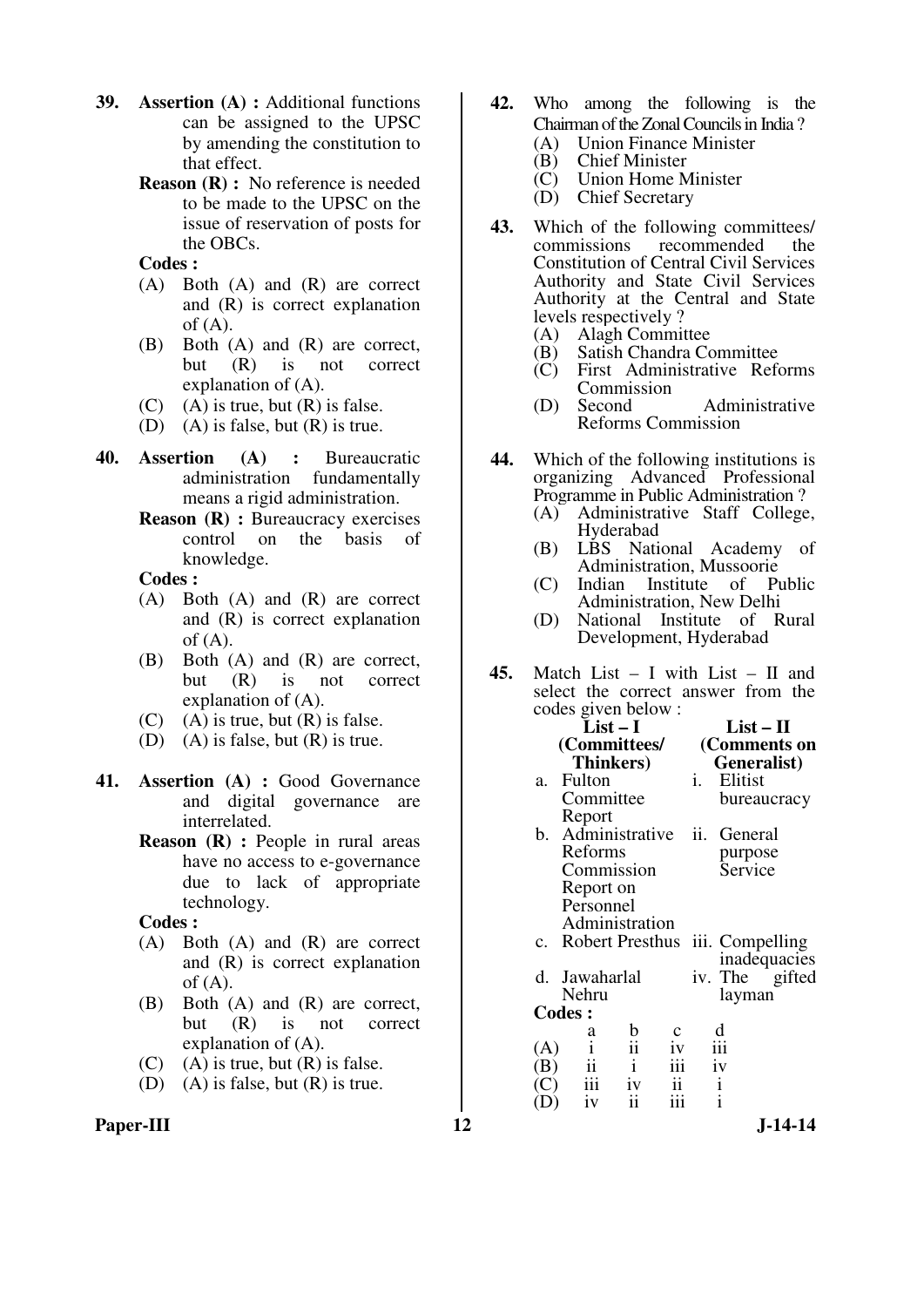- 39. **अभिकथन (A) :** य.पी.एस.सी. को अतिरिक्त कार्य संविधान में संशोधन करके सौंपे जा सकते हैं ।
	- **तर्क (R)** : अन्य पिछडी जातियों (ओ.बी.सी.) के लिए पदों के आरक्षण के मुद्दे यू.पी.एस.सी. के पास भेजने की आवश्यकता नहीं है ।
	- कूट:
	- $(A)$   $(A)$  और  $(R)$  दोनों सही हैं और  $(A)$ का  $(R)$  सही स्पष्टीकरण है।
	- $(B)$   $(A)$  और  $(R)$  दोनों सही हैं, परन्तु  $(A)$ का  $(R)$  सही स्पष्टीकरण नहीं है ।
	- (C)  $(A)$  सही है, परन्तु (R) गलत है।
	- (D)  $(A)$  गलत है, परन्तु (R) सही है ।
- **40. अभिकथन (A) :** नौकरशाही प्रशासन मुलत: एक कठोर प्रशासन होता है ।
	- **तर्क (R)** : नौकरशाही ज्ञान के आधार पर <u>नियंत्रण का प्रयोग करती है</u> ।
	- कूट :
	- (A) (A) और (R) दोनों सही हैं और (A) का (R) सही स्पष्टीकरण है ।
	- $(B)$   $(A)$  और  $(R)$  दोनों सही हैं, परन्तु  $(A)$ का (R) सही स्पष्टीकरण नहीं है ।
	- (C)  $(A)$  सही है, परन्त $(R)$  गलत है।
	- (D)  $(A)$  गलत है, परन्तु (R) सही है।
- 41. **अभिकथन (A) :** सुशासन एवं डिजिटल शासन परस्पर सम्बन्धित हैं ।
	- **तर्क (R)** : ग्रामीण क्षेत्रों के लोगों की. समचित तकनीक की उपलब्धता की कमी के कारण, ई-शासन तक पहुँच नहीं है ।
	- कूट $:$
	- $(A)$   $(A)$  और  $(R)$  दोनों सही हैं और  $(A)$ का (R) सही स्पष्टीकरण है ।
	- $(B)$   $(A)$  और  $(R)$  दोनों सही हैं, परन्तु  $(A)$ का (R) सही स्पष्टीकरण नहीं है ।
	- (C)  $(A)$  सही है, परन्तु (R) गलत है।
	- (D)  $(A)$  गलत है, परन्तु (R) सही है ।
- 
- 42. भारत में क्षेत्रीय परिषदों का अध्यक्ष निम्नलिखित में से कौन होता है  $\overline{v}$ 
	- $(A)$  केंद्रीय वित्त मंत्री  $(B)$  मुख्य मंत्री
	- (C) केंद्रीय गृह मंत्री (D) मुख्य सचिव
- 43. निम्न में से किस समिति/आयोग ने केन्द्रीय एवं राज्य स्तरों पर केन्द्रीय लोक सेवा अधिकरण और राज्य लोक सेवा अधिकरण के गठन का सुझाव दिया था ?
	- $(A)$  अलघ समिति
	- $(B)$  सतीश चन्द्रा समिति
	- (C) प्रथम प्रशासनिक सुधार आयोग
	- (D) द्वितीय प्रशासनिक सधार आयोग
- **44.** एडवांस्ड प्रोफेशनल प्रोग्राम इन पब्लिक एडमिनिस्ट्रेशन निम्न में से किस संस्था के द्वारा आयोजित किया जाता है ?
	- $(A)$  एडमिनिस्ट्रेटिव स्टाफ कॉलेज, हैदराबाद
	- (B) लालबहादुर शास्त्री राष्ट्रीय प्रशासनिक अकादमी, मसूरी
	- $(C)$  भारतीय लोक प्रशासन संस्थान, नई दिल्ली
	- (D) प्रामीण विकास का राष्ट्रीय संस्थान, हैदराबाद
- 45. सूची I को सूची II के साथ सुमेलित कीजिए । नीचे दिए गए कूटों की सहायता से सही उत्तर का चयन कीजिए :

|    |   |                                                                      |                                                                         |                                                                 | सूची – II                                                                                                                                                             |
|----|---|----------------------------------------------------------------------|-------------------------------------------------------------------------|-----------------------------------------------------------------|-----------------------------------------------------------------------------------------------------------------------------------------------------------------------|
|    |   |                                                                      |                                                                         |                                                                 | (सामान्यवादी पर                                                                                                                                                       |
|    |   |                                                                      |                                                                         |                                                                 | टिप्पणी)                                                                                                                                                              |
|    |   |                                                                      |                                                                         |                                                                 | संभ्रान्तवादी                                                                                                                                                         |
|    |   |                                                                      |                                                                         |                                                                 | नौकरशाही                                                                                                                                                              |
|    |   |                                                                      |                                                                         |                                                                 |                                                                                                                                                                       |
|    |   |                                                                      |                                                                         |                                                                 | सेवा                                                                                                                                                                  |
|    |   |                                                                      |                                                                         |                                                                 |                                                                                                                                                                       |
|    |   |                                                                      |                                                                         |                                                                 | iii. बाध्यकारी                                                                                                                                                        |
|    |   |                                                                      |                                                                         |                                                                 | अपर्याप्ताएँ                                                                                                                                                          |
|    |   |                                                                      |                                                                         |                                                                 |                                                                                                                                                                       |
|    |   |                                                                      |                                                                         |                                                                 | साधारण व्यक्ति                                                                                                                                                        |
|    |   |                                                                      |                                                                         |                                                                 |                                                                                                                                                                       |
|    | a | b                                                                    |                                                                         | d                                                               |                                                                                                                                                                       |
|    |   |                                                                      |                                                                         |                                                                 |                                                                                                                                                                       |
|    |   |                                                                      |                                                                         |                                                                 |                                                                                                                                                                       |
|    |   | $\ddot{\rm ii}$                                                      |                                                                         | $\mathbf{i}$                                                    |                                                                                                                                                                       |
| 13 |   |                                                                      |                                                                         |                                                                 | Paper-III                                                                                                                                                             |
|    |   | कूट :<br>$\mathbf{i}$<br>(A)<br>ii<br>(B)<br>iii<br>(C)<br>iv<br>(D) | सूची – I<br>c. रॉबर्ट प्रेस्थस<br>$\ddot{\rm ii}$<br>$\mathbf{i}$<br>iv | प्रथम प्रशासनिक<br>सुधार आयोग रिपोर्ट<br>iv<br>iii<br>ii<br>iii | (समितियाँ / चिन्तक)<br>a. फुल्टन समिति रिपोर्ट i.<br>b.  कार्मिक प्रशासन पर  ii.   सामान्य उद्देश्य<br>d. जवाहरलाल नेहरू iv. प्रतिभाशाली<br>iii<br>iv<br>$\mathbf{i}$ |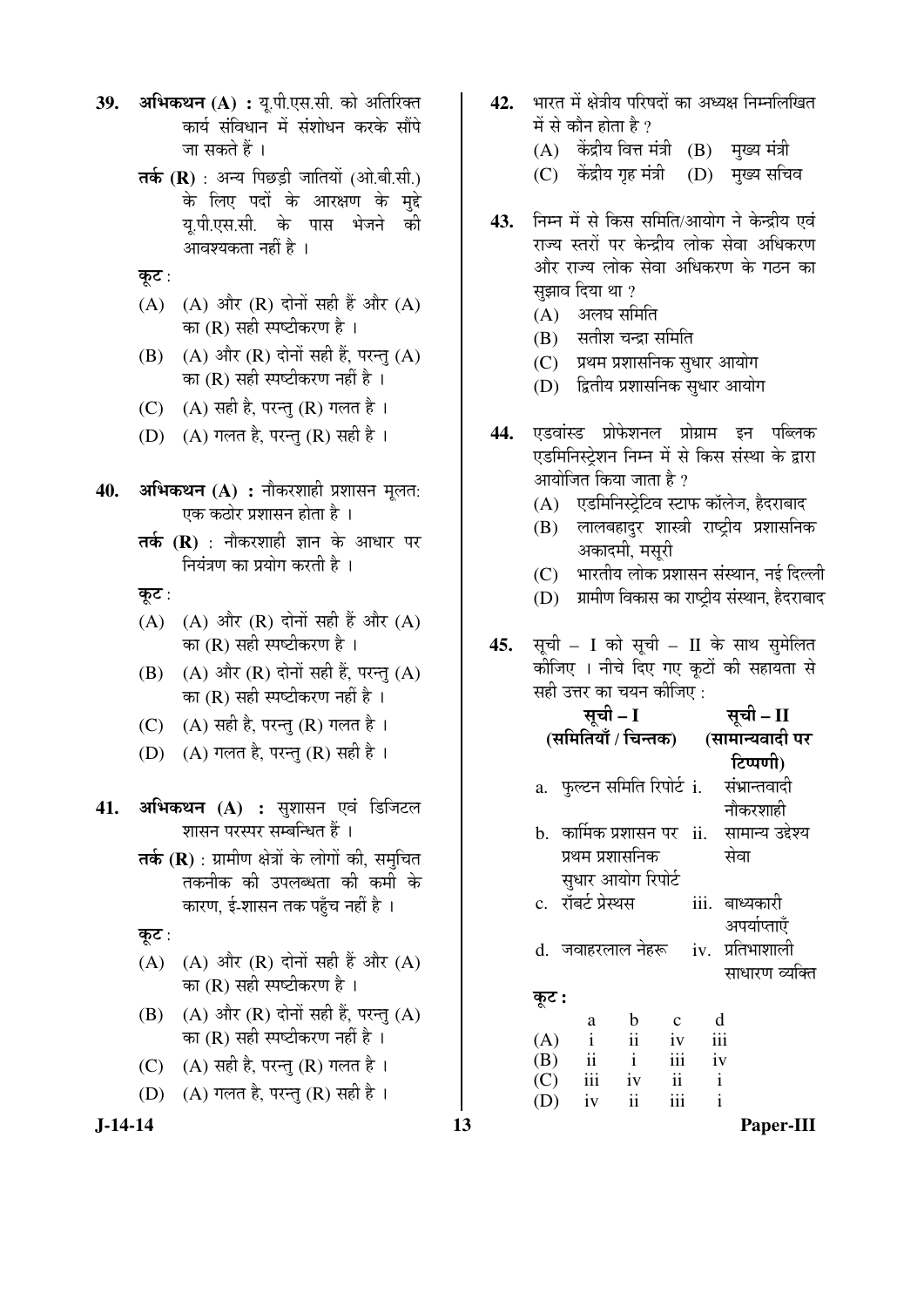- **46.** Which one of the following is not a recommendation of Second Administrative Reforms Commission on the issue of Annual Performance Agreements ?
	- (A) It is to be signed between the departmental Minister and the secretary of the department.
	- (B) It is to provide physical and verifiable details of the work to be done during a financial year.
	- (C) The details of results of assessment should be presented to the Prime Minister.
	- (D) The actual performance should be assessed by the third party.
- **47.** Consider the concept of Grander Budget Theory and select the correct answer from the code given below :
	- (i) It is offered by M.L. Whicker
	- (ii) It has a redistributive aspect
	- (iii) It takes into account the economic variables and budget actor's perceptions of economic condition
	- (iv) Norms and values permeate the budget process.

#### **Codes :**

- $(A)$  (i), (ii) and (iii)
- $(B)$  (ii), (iii) and (iv)
- $(C)$  (i), (iii) and (iv)
- $(D)$  (i), (ii), (iii) and (iv)
- **48.** Adoption of a performance audit system was recommended by which of the following Finance Commission of India ?

(A)  $10^{th}$  (B)  $11^{\text{th}}$ 

- (C)  $12^{th}$  (D)  $13^{\text{th}}$
- **49.** Which one of following, according to Karl Pearson, is "the very life blood of science" ?
	- (A) Objectivity
	- (B) Predictability
	- (C) Criticism
	- (D) Generalization

#### Paper-III **14** J-14-14

- **50.** An optimum sample is one which fulfills the requirement of
	- (i) Definiteness
	- (ii) Representativeness
	- (iii) Reliability

 (iv) Efficiency Select the correct answer by using codes below :

#### **Codes :**

- (A) (i), (ii), (iii)<br>(B) (i), (iii), (iv)
- (B) (i), (iii), (iv)<br>(C) (ii), (iii), (iv)
- $(ii), (iii), (iv)$
- (D) (i), (ii), (iii), (iv)
- **51.** Which of the following statements about Hypotheses are correct ?
	- (i) Hypotheses are conceptually clear
	- (ii) It is related to a body of theory
	- (iii) It is empirically testable
	- (iv) It is grandiose in scope

 Select the correct answer by using codes given below :

#### **Codes :**

- $(A)$  (i), (ii), (iii)
- $(B)$  (i), (iii), (iv)
- $(C)$  (ii), (iii), (iv)
- $(D)$  (i), (ii), (iii), (iv)
- **52.** Consider the following statements and select the correct statements by using codes given below :
	- (i) The collector is vested with powers under various central or state laws either by express provisions or by delegation.
	- (ii) In times of calamities, the collector's supremacy no longer prevails.
	- (iii) The emergence of several technical departments at district level has reduced the collector's authority.
	- (iv) The collector's role in rural development is affected by his relationship with Zila Parishad.

- $(A)$  (i), (ii) and (iii)
- $(B)$  (i), (iii) and (iv)
- $(C)$  (i), (ii) and (iv)
- (D) (i), (ii), (iii) and (iv)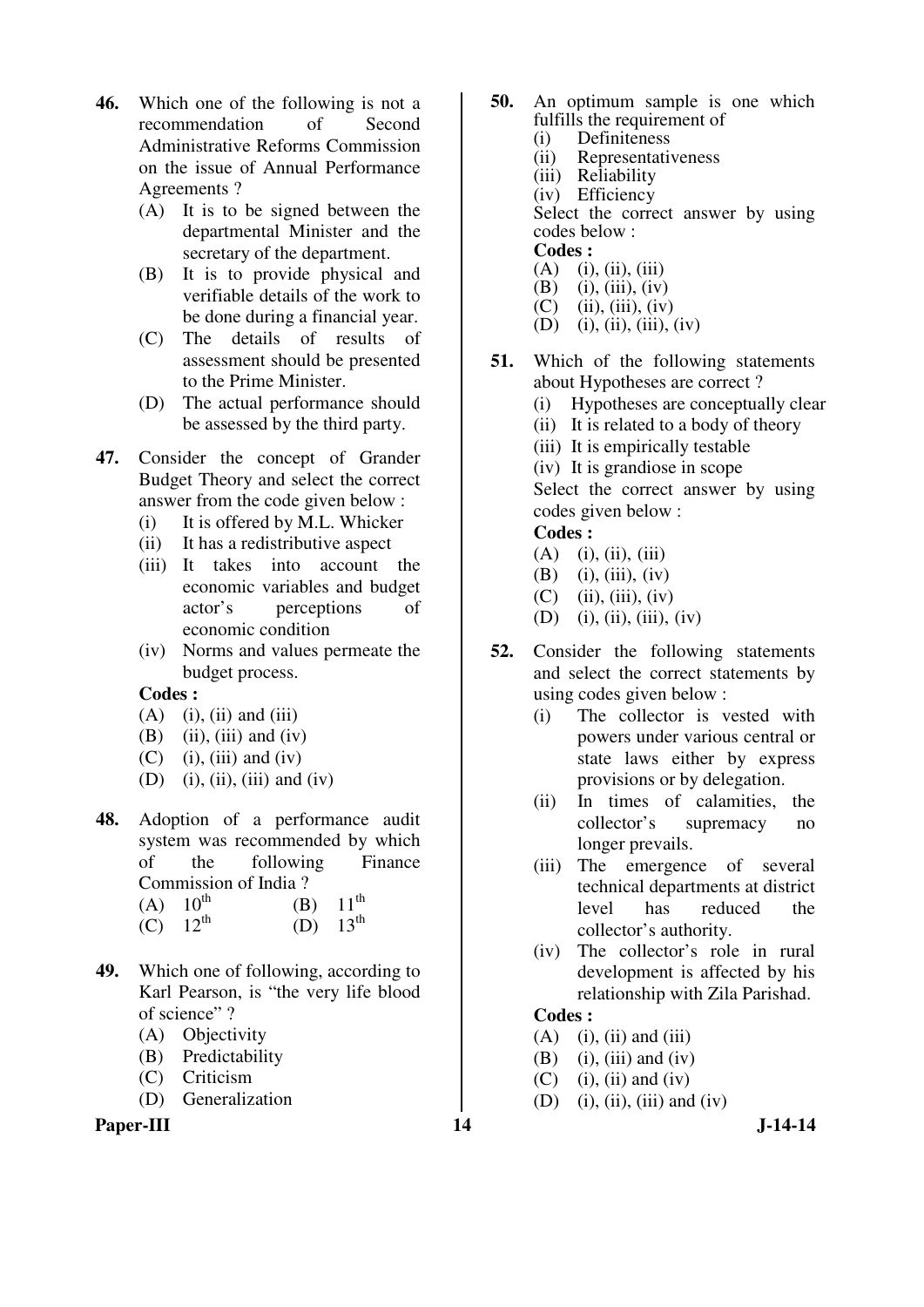- 46. वार्षिक कार्य निष्पत्ति अनुबन्ध के बारे में निम्न में से कौन सी सिफारिश द्वितीय प्रशासनिक सुधार आयोग की नहीं है ?
	- $(A)$  यह विभागीय मंत्री और विभागीय सचिव के मध्य हस्ताक्षरित होना चाहिए ।
	- (B) इसमें वित्त वर्ष में किए जाने वाले कार्यों के जाँचने योग्य भौतिक विवरणों का उल्लेख होना चाहिए ।
	- (C) परिणामों के आँकलन का विवरण प्रधानमंत्री को प्रस्तुत किया जाना चाहिए ।
	- $(D)$  वास्तविक निष्पत्ति का मल्यांकन तृतीय पक्ष के द्रारा होना चाहिए ।
- 47. प्रेन्डर बजट सिद्धांत की अवधारणा पर विचार कीजिए एवं नीचे दिये गये कूट का प्रयोग करते हए सही उत्तर का चयन कीजिए :
	- (i) इसे एम.एल. व्हीकर द्वारा प्रस्तुत किया गया है ।
	- (ii) इसका पन:वितरणीय पहलू है)।
	- (iii) यह आर्थिक चरों पर विचार तथा बजट पात्रों की आर्थिक दशा की धारणाओं पर विचार करता है ।
	- (iv) आदर्श एवं मुल्य बजटीय प्रक्रिया से जुड़े रहते हैं ।
	- कूट:
	- $(A)$  (i), (ii) एवं (iii)
	- $(B)$  (ii), (iii) एवं (iv)
	- $(C)$  (i), (iii) एवं (iv)
	- $(D)$  (i), (ii), (iii) एवं (iv)
- 48. निम्नांकित में से भारत के किस वित्त आयोग ने निष्पादन लेखा-परीक्षण पद्धति को अपनाने की अनुशंसा की थी ?
	- $(A)$  10वॉ  $(B)$  11वॉ
	- (C) 12वाँ (D) 13वाँ
- 49. कार्ल पीयरसन के अनुसार, निम्नलिखित में से कौन 'विज्ञान का जीवन रक्त' है ?
	- (A) वस्तुनिष्ठता
	- $(B)$  भविष्यकथनीयता
	- $(C)$  आलोचना
	- (D) सामान्यीकरण

50. इष्टतम प्रतिदर्श निम्नलिखित में से किस आवश्यकता की पर्ति करता है ?

(i) सुनिश्चितता (ii) प्रतिनिधिकता (iii) विश्वसनीयता (iv) कार्यकुशलता नीचे दिए गए कटों की सहायता से सही उत्तर का चयन कीजिए :

- कूट:
- $(A)$  (i), (ii), (iii)
- $(B)$  (i), (iii), (iv)
- $(C)$  (ii), (iii), (iv)
- (D) (i), (ii), (iii), (iv)
- **51.** निम्नांकित में से कौन कथन परिकल्पनाओं के विषय में सही है ?
	- (i) परिकल्पनाएँ संकल्पनात्मक रूप से स्पष्ट होती हैं ।
	- (ii) यह किसी सिद्धांत-पिण्ड से संबंधित होती हैं)।
	- (iii) यह अनुभव द्वारा परीक्षणीय होती हैं।
	- (iv) यह क्षेत्र में विशाल होती हैं ।

नीचे दिए गए कूट का उपयोग कर सही उत्तर चुनिए $:$ 

कूट:

- $(A)$  (i), (ii), (iii)
- $(B)$  (i), (iii), (iv)
- $(C)$  (ii), (iii), (iv)
- $(D)$  (i), (ii), (iii), (iv)
- **52.** निम्नलिखित कथनों पर विचार कीजिए तथा नीचे दिए गए कुट का उपयोग कर सही उत्तर चुनिए :
	- (i) विभिन्न केंद्रीय राज्य कानूनों के अंतर्गत, <u>सु</u>व्यक्त प्रावधानों अथवा प्रत्यायोजन के द्वारा, कलेक्टर शक्तियों से अधियक्त होता है ।
	- (ii) विपदा के समय कलेक्टर की सर्वोच्चता प्रभावी नहीं रह जाती ।
	- (iii) जिला-स्तर पर अनेक तकनीकी विभागों के गठन के कारण कलेक्टर की सत्ता में कमी आई है ।
	- (iv) कलेक्टर के जिला परिषद से संबंध के कारण ग्रामीण विकास में उसकी भूमिका आक्रांत होती है ।

## कुट $:$

- $(A)$  (i), (ii) तथा (iii)
- $(B)$  (i), (iii) तथा (iv)
- $(C)$  (i), (ii) तथा (iv)
- $(D)$  (i), (ii), (iii) तथा (iv)
- **J-14-14 15 Paper-III**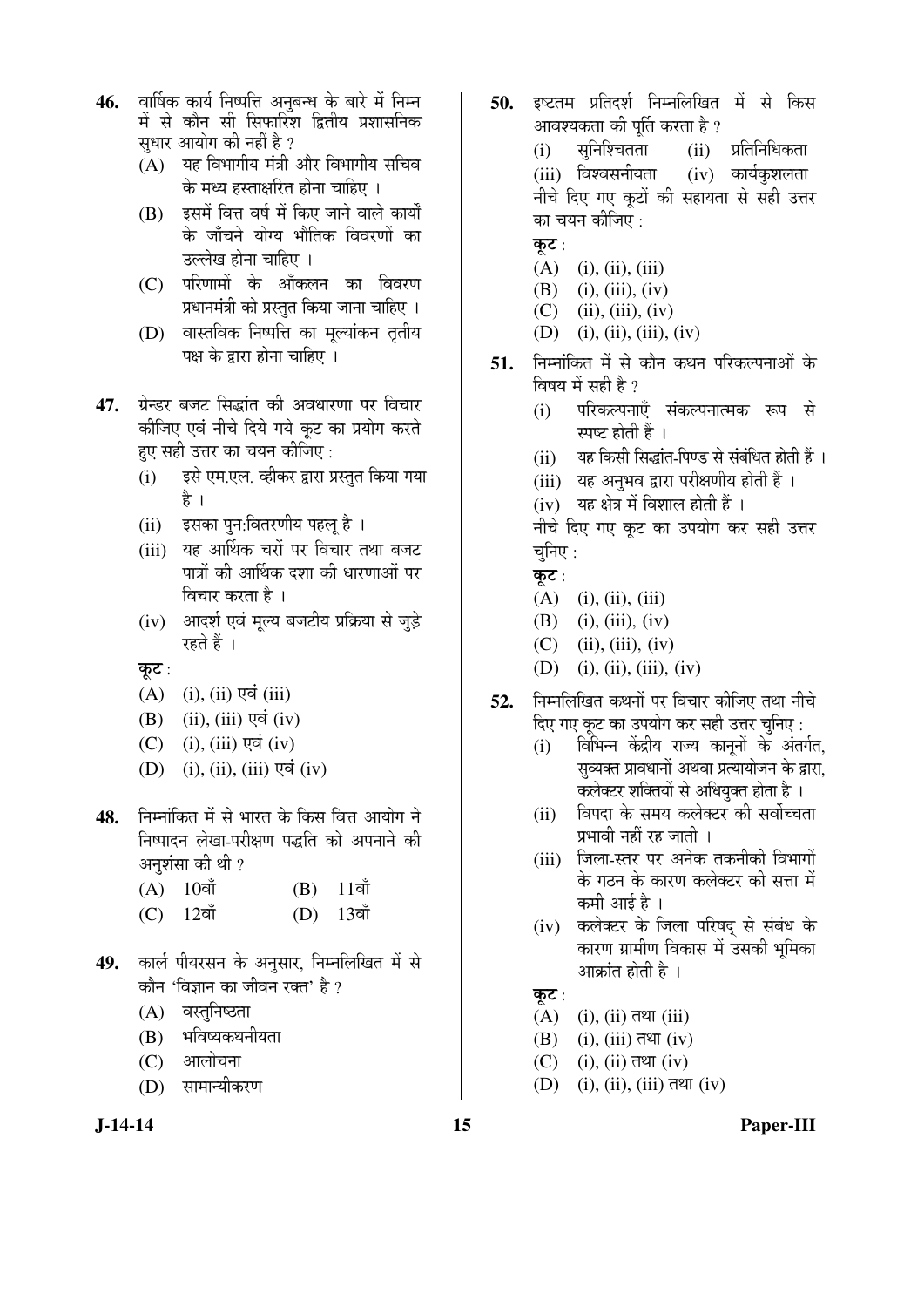- **53.** Consider the following recommendations of  $2<sup>nd</sup>$  ARC on District Government.
	- (i) It is an entirely new concept operationalized through an integrated governing structure in the District Council.
	- (ii) The District Council is represented both by rural and urban areas.
	- (iii) District Officer (Magistrate / Collector) shall be appointed by the State Government on the recommendation of District Council.
	- (iv) The District Officer (Magistrate/ Collector) should be accountable to the District Council for the local matters and State Governments for the regulatory functions.

 Select correct answer by using codes given below :

#### **Codes :**

- $(A)$  (i) and (ii)
- $(B)$  (i), (ii) and (iii)
- $(C)$  (i), (ii) and (iv)
- (D) (i) and (iv)
- **54.** The term 'Third World' was used by which of the following ?
	- (i) French Writer Alfred Sauvy
	- (ii) Leaders of Non-Alignment Movement
	- (iii) Mao Zedong Theory
	- (iv) African and Asian countries

 Select the correct answer by using codes given below :

## **Codes :**

 $(A)$  (i), (ii)

 $(B)$  (i), (ii), (iii)

$$
(C) \quad (i), (ii), (iv)
$$

(D) (ii), (iii), (iv)

#### Paper-III 16 J-14-14

- **55.** Which of the following statements about public sector is correct ?
	- (i) It is ailing from lack of autonomy.
	- (ii) There is vested interest in private sector to keep public sector inefficient.
	- (iii) Human Resource management is given top priority in public sector undertakings.
	- (iv) There is a need for comprehensive look at manpower planning.

 Select the correct answer by using codes given below :

## **Codes :**

- $(A)$  (i), (ii), (iii) and (iv)
- $(B)$  (i), (ii) and (iii)
- $(C)$  (i), (ii) and (iv)
- $(D)$  (ii), (iii) and (iv)
- **56.** Which one of the following 'Navratna' is elevated as 'Maharatna' in the year 2010 ?
	- (A) State Bank of India
	- (B) Bharat Electronics
	- (C) Engineers India
	- (D) Steel Authority of India Ltd.
- **57.** Public sector is faced with which of the following challenges in the globalization age ?
	- (i) Transformation
	- (ii) Competitiveness
	- (iii) Sustainability
	- (iv) Overly centralised organizational structure

 Select the correct answer by using codes given below :

- $(A)$  (i), (ii), (iii) and (iv)
- $(B)$  (i), (ii) and (iii)
- $(C)$  (ii), (iii) and (iv)
- $(D)$  (i), (ii) and (iv)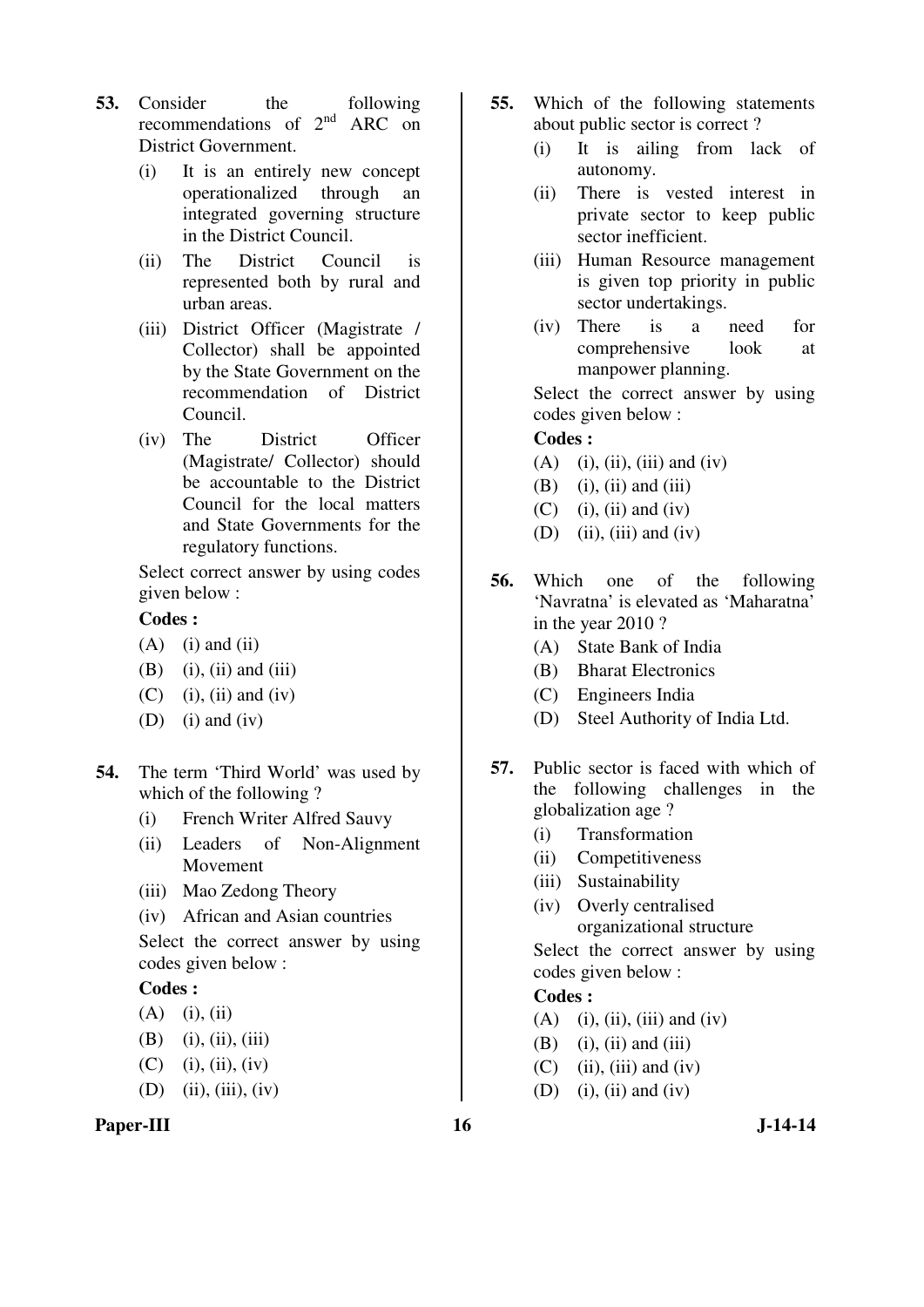- **53.** जिला सरकार पर द्वितीय प्रशासनिक सुधार आयोग (ARC) की निम्नलिखित सिफारिशों पर विचार कीजिए :
	- (i) यह बिलकुल नवीन अवधारणा है जो जिला कौंसिल में समेकित शासन संरचना के जरिये क्रियाशील होती है ।
	- (ii) जिला कौंसिल ग्रामीण तथा शहरी दोनों क्षेत्रों का प्रतिनिधित्व करती है ।
	- (iii) जिला कौंसिल की सिफारिश पर राज्य सरकार द्वारा जिला अधिकारी (मेजिस्ट्रेट/ जिलाधीश) नियुक्त किया जायेगा ।
	- (iv) जिला अधिकारी (मेजिस्ट्रेट/ जिलाधीश) स्थानीय मामलों के लिये जिला कौंसिल के प्रति और विनियामक कार्यों के लिये राज्य सरकारों को जवाबदेय होगा ।

नीचे दिये कूटों की सहायता से सही उत्तर का चयन कीजिए :

कूट:

- $(A)$  (i) और (ii)
- (B) (i), (ii) और (iii)
- $(C)$  (i), (ii) और (iv)
- $(D)$  (i) और (iv)
- 54. 'थर्ड वर्ल्ड' अवधारणा का प्रयोग निम्न में से किसने किया था $\,$ ?
	- (i) ज्ञांसीसी लेखक अल्फ्रेड सौवी
	- (ii) गट निरपेक्ष आंदोलन के नेता
	- (iii) माओ जेडाँग सिद्धांत
	- (iv) अफ्रीकी और एशियाई देश

नीचे दिए गए कूट का उपयोग कर सही उत्तर चनिए $:$ 

## कूट:

- $(A)$  (i), (ii)
- (B) (i), (ii), (iii)
- $(C)$  (i), (ii), (iv)
- (D) (ii), (iii), (iv)



- 55. लोक उद्यमों या सार्वजनिक क्षेत्र के विषय में निम्नांकित में से कौन सा कथन सही है ?
	- $(i)$  यह स्वायत्तता की कमी से ग्रसित है)।
	- (ii) सार्वजनिक क्षेत्र को अकुशल रखने में निजी क्षेत्र का निहित स्वार्थ है ।
	- (iii) सार्वजनिक या लोक उद्यमों में मानव संसाधन प्रबंध को शीर्ष वरीयता दी जाती है ।
	- (iv) मानव-शक्ति योजना पर विस्तृत ध्यान देने की आवश्यकता है।

नीचे दिए कूटों की सहायता से सही उत्तर चुनिए:

- कूट:
- $(A)$  (i), (ii), (iii) तथा (iv)
- $(B)$  (i), (ii) तथा (iii)
- $(C)$  (i), (ii) तथा (iv)
- $(D)$  (ii), (iii) तथा (iv)
- 56. सन् 2010 में निम्न में से किसे 'नवरत्न' से 'महारत्न' के रूप में उन्नत किया गया ?
	- $(A)$  स्टेट बैंक ऑफ इंडिया
	- (B) भारत इलेक्ट्रोनिक्स
	- (C) इंजीनियर्स इंडिया
	- $(D)$  स्टील ऑथोरिटी ऑफ इंडिया लि.
- 57. लोक उद्यम या सार्वजनिक क्षेत्र वैश्वीकरण के युग में निम्नांकित में से कौन सी चुनौतियों का सामना कर रहा है ?
	- $(i)$  रूपान्तरण
	- (ii) प्रतिस्पर्धा
	- (iii) धारणीयता
	- (iv) आवश्यकताओं से अधिक केन्द्रीकृत संगठनात्मक संरचना

निम्न कुट की सहायता से सही उत्तर का चयन कीजिए :

## कूट:

$$
(A) \quad (i), (ii), (iii) \overline{\tau} \mathfrak{A} \mathfrak{A} \quad (iv)
$$

- $(B)$  (i), (ii) तथा (iii)
- $(C)$  (ii), (iii) तथा (iv)
- $(D)$  (i), (ii) तथा (iv)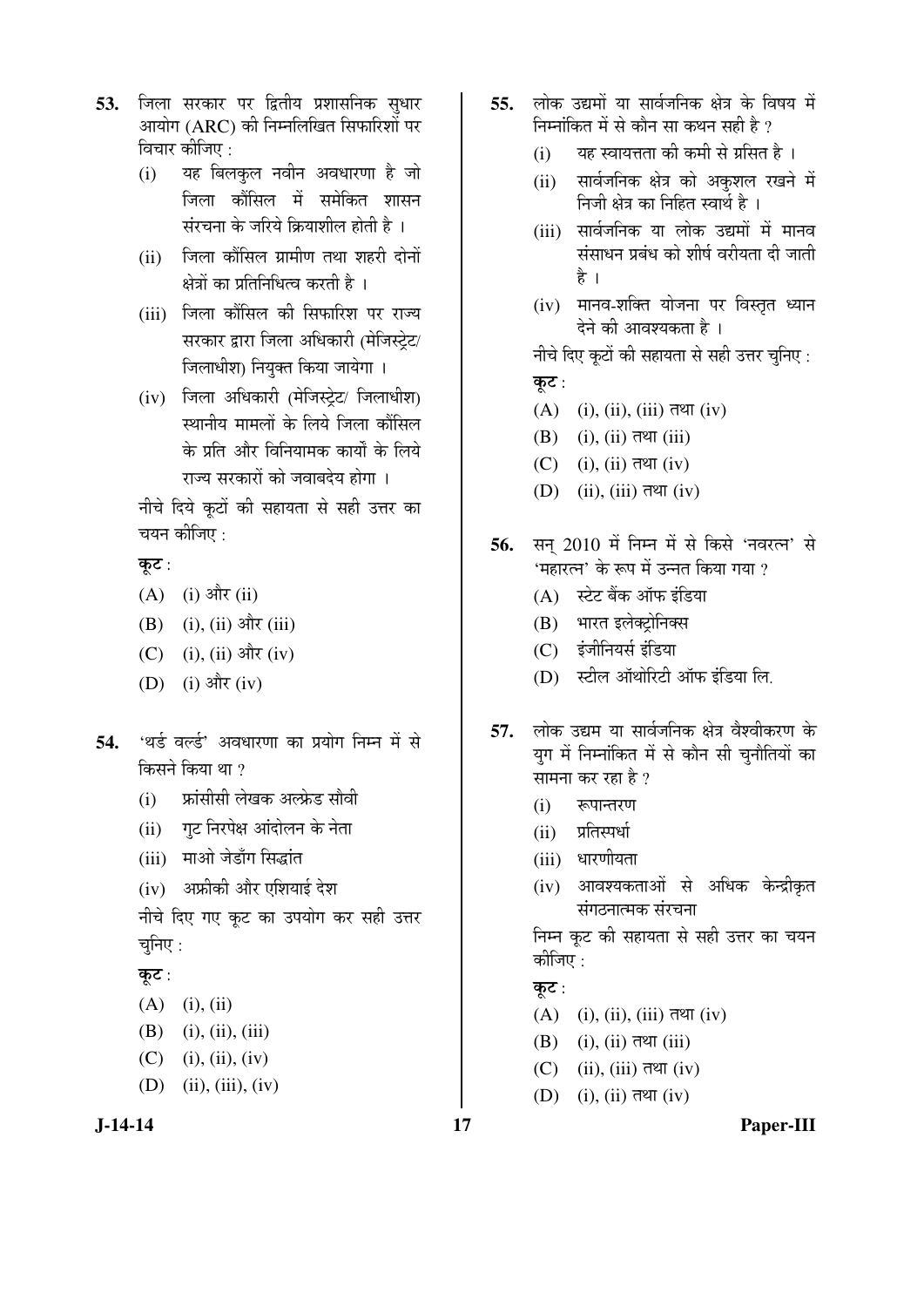- **58.** Which one of the following statements about social policy approach is not correct ?
	- (A) It promotes people's welfare.
	- (B) It relies on government efforts.
	- (C) It encompasses voluntary efforts also.
	- (D) It also comprises of statutory social services.
- **59.** Which of the following were suggested to be reserved for public sector in the statement of Industrial Policy, 1991 ?
	- (i) Arms and Ammunition
	- (ii) Mineral oils
	- (iii) Mining of Zinc and Tin
	- (iv) Railway Transport

 Select the correct answer by using codes given below :

#### **Codes :**

- $(A)$  (i), (ii), (iii)
- (B) (i), (iii), (iv)
- $(C)$  (ii), (iii), (iv)
- (D) (i), (ii), (iii), (iv)
- **60.** Board for Industrial and Financial Reconstruction deals with which of the following ?
	- (A) Monitoring the performance of CPSEs
	- (B) Disinvestment of CPSEs
	- (C) Implementation of MOUs
	- (D) Organizational structure of CPSEs
- Paper-III 18 J-14-14
- **61.** Consider the following statements about Sarva Shiksha Abhiyan (SSA) and select the correct statement/ statements by using codes given below :
	- (i) Sarva Shiksha Abhiyan is a programme by Government of India.
	- (ii) Its aim is universalisation of elementary education.
	- (iii) It gets mandate from  $86<sup>th</sup>$ Constitutional Amendment Act.
	- (iv) Children of age-group 6-12 years are covered under the scheme.

#### **Codes :**

- $(A)$  (i) and (iv)
- $(B)$  Only  $(iii)$
- $(C)$  (iii) and (iv)
- $(D)$  (i), (ii) and (iii)
- **62.** Who stated that 'The Welfare of the People is the highest law' ?
	- (A) T. Hobbes (B) T.H. Marshall
	- (C) B. Barry (D) J. Haberman
- **63.** Social Development is an approach that ;
	- (i) Focuses on educational development of society.
	- (ii) Emphasizes planned intervention.
	- (iii) Is inclusive and universalistic.
	- (iv) Harmonizes social intervention with economic development efforts.

Select the correct answer by using codes given below :

- $(A)$  (i), (ii), (iii)
- $(B)$  (ii), (iii), (iv)
- $(C)$  (i), (iii), (iv)
- (D) (i), (ii), (iii), (iv)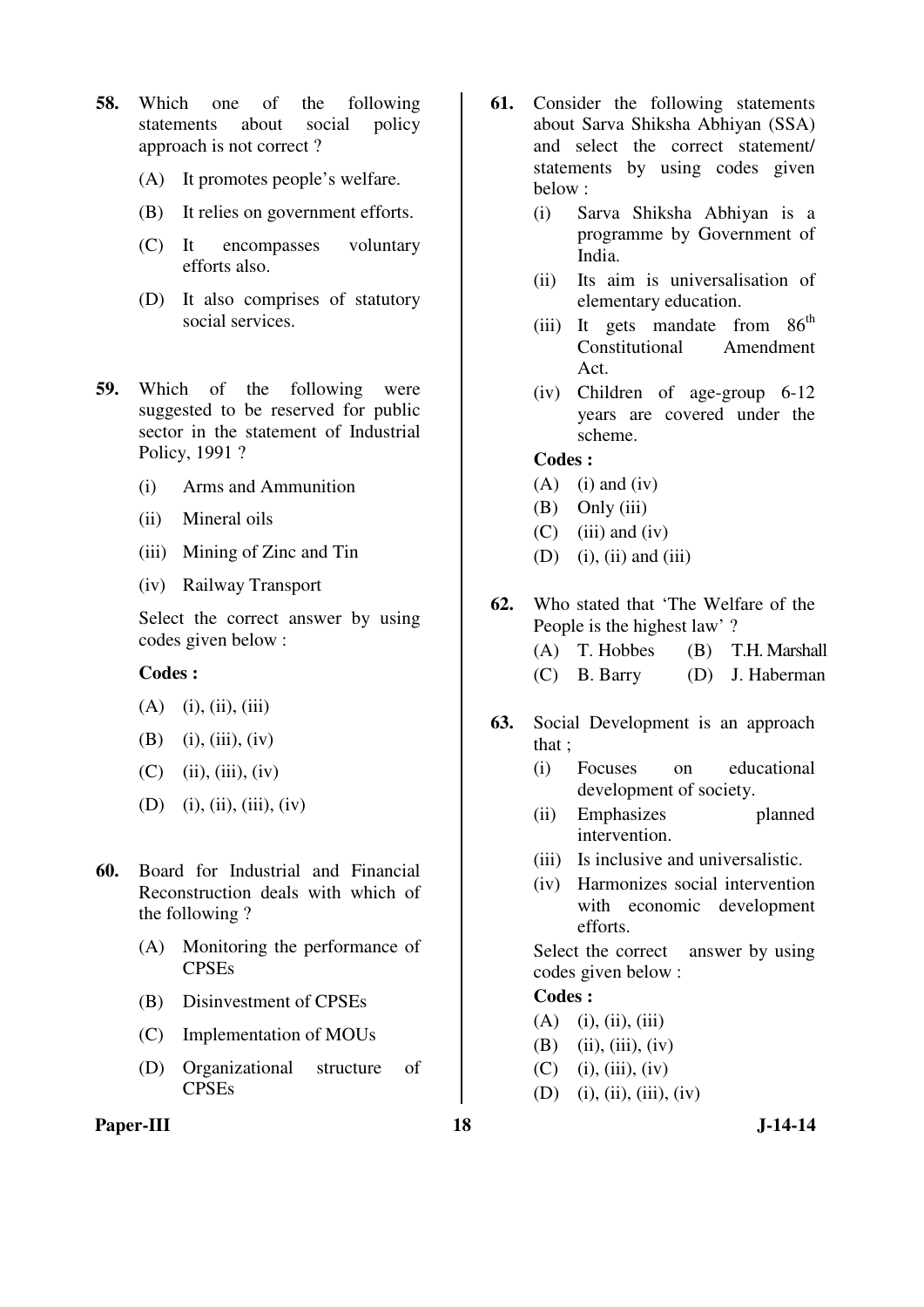- 58. निम्न में से कौन सा कथन सामाजिक नीति उपागम के विषय में सही नहीं है  $\overline{?}$ 
	- $(A)$  यह लोगों के कल्याण को संवर्धित करती है ।
	- $(B)$  यह सरकारी प्रयासों पर निर्भर करती है।
	- $(C)$  स्वैच्छिक प्रयास भी इसमें आते हैं ।
	- (D) इसमें वैधानिक सामाजिक सेवाएँ भी आती हैं ।
- 59. औद्योगिक नीति, 1991 के वक्तव्य में निम्नलिखित में से किसे सार्वजनिक क्षेत्र के लिए आरक्षित करने की सिफारिश की गई थी ?
	- (i) आयुध तथा गोला-बारूद
	- $(ii)$  खनिज तैल
	- (iii) जस्ता तथा टिन का खनन
	- (iv) रेलवे परिवहन

नीचे दिए गए कूट का उपयोग कर सही उत्तर चुनिए $:$ 

कुट:

- $(A)$  (i), (ii), (iii)
- (B) (i), (iii), (iv)
- $(C)$  (ii), (iii), (iv)
- (D) (i), (ii), (iii), (iv)
- 60. औद्योगिक एवं वित्तीय पुनर्निर्माण बोर्ड निम्नांकित में से किसके साथ संबंधित है ?
	- (A) केन्द्रीय सार्वजनिक क्षेत्र उद्यमों के अनुपालन का प्रबोधन
	- $(B)$  केन्द्रीय सार्वजनिक क्षेत्र उद्यमों का विनिवेश
	- (C) एम.ओ.यू. का क्रियान्वयन
	- (D) केन्द्रीय सार्वजनिक क्षेत्र उद्यमों की संगठनात्मक संरचना
- **61.** सर्व शिक्षा अभियान (SSA) के बारे में दिये गये निम्न कथनों पर विचार कीजिए और नीचे दिए गए कूट की सहायता से सही कथनों का चयन कोजिए  $\cdot$ 
	- (i) सर्व शिक्षा अभियान भारत सरकार का एक कार्यक्रम है ।
	- (ii) इसका उद्देश्य प्रारंभिक शिक्षा का सार्वभौमिकरण है ।
	- (iii) यह 86वें संविधान संशोधन से समादेशित है ।
	- (iv) इस स्कीम में 6 से 12 वर्ष की आयु समह के बच्चे सम्मिलित होते हैं ।
	- कुट $:$
	- $(A)$  (i) एवं (iv)
	- $(B)$  केवल (iii)
	- $(C)$  (iii) एवं (iv)
	- $(D)$  (i), (ii) एवं (iii)
- **62.** 'लोगों का कल्याण सर्वोच्च कानून है' यह किसने कहा है ?
	- $(A)$  टी. हॉब्स  $(B)$  टी.एच. मार्शल (C) बी. बेरी (D) जे. हेबरमेन
- **63.** सामाजिक विकास एक उपागम है, जो
	- $(i)$  समाज के शैक्षणिक विकास पर बल देता है ।
	- (ii) नियोजित हस्तक्षेप पर बल देता है।
	- (iii) यह समावेशी और सार्वभौमिक है)।
	- $(iv)$  आर्थिक विकास प्रयत्नों का सामाजिक हस्तक्षेप के साथ सामंजस्य ।

निम्न कूट में से सही उत्तर का चयन कीजिए :

## कूट:

- $(A)$  (i), (ii), (iii)
- (B) (ii), (iii), (iv)
- $(C)$  (i), (iii), (iv)
- (D) (i), (ii), (iii), (iv)

**J-14-14 19 Paper-III**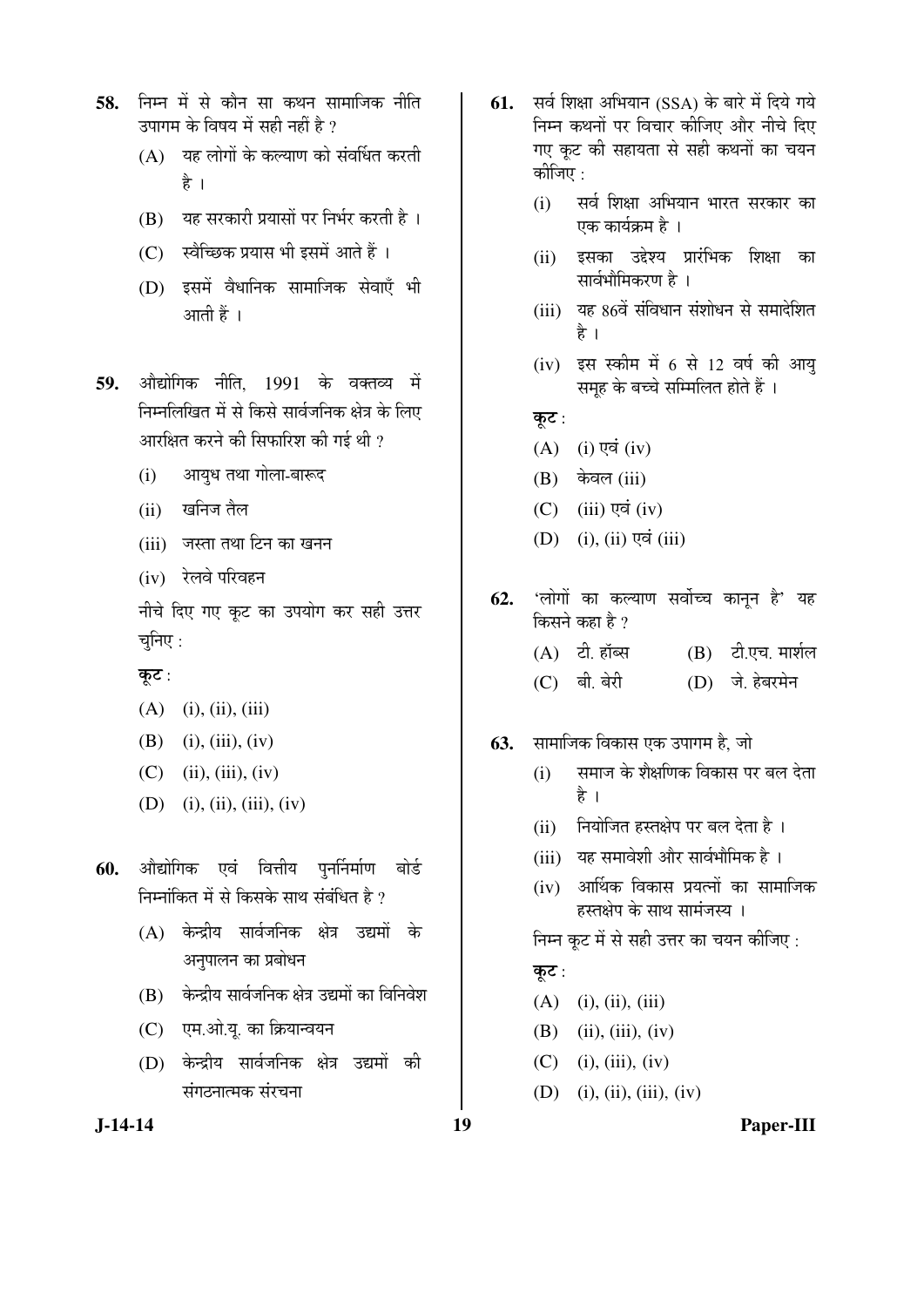- **64.** Which one of the following institutions was founded first in India to meet the educational and training needs in social welfare administration ?
	- (A) Indian Institute of Public Administration
	- (B) Sir Dorabji Tata Graduate School of Social Work
	- (C) Delhi School of Social Work
	- (D) School of Social Work, University of Baroda
- **65.** According to Lindblom "Rational decision making is simply not workable for complex policy questions because of certain constraints." Select the correct constraints referred by him from the codes given below :
	- (i) Constraint of time
	- (ii) Constraint of intelligence
	- (iii) Constraint of power
	- (iv) Constraint of politics

#### **Codes :**

- $(A)$  (i), (ii) and (iii)
- $(B)$  (ii), (iii) and (iv)
- $(C)$  (i), (iii) and (iv)
- (D) (i), (ii) and (iv)
- **66.** Who among the following advocated the 'Mixed Scanning Approach' in policy analysis ?
	- (A) Y. Dror
	- (B) Amitai Etzioni
	- (C) Charles Lindblom
	- (D) Thomas R. Dye

#### Paper-III 20 J-14-14

- **67.** The paradigm shift in public policy in the post liberalization, privatization and globalization has spawned which of the following ?<br>(i) New public management
	- (i) New public management approach
	- (ii) Reliance on public-choice approach
	- (iii) Bureaucratic expansion<br>(iv) Rejection of the admin
	- Rejection of the administrative state

 Select the correct answer from the codes given below : **Codes :** 

- $(A)$  (i) and (ii)
- $(B)$  (i), (ii) and (iii)
- $(C)$  (i), (ii) and (iv)
- $(D)$  (i), (iii) and (iv)
- **68.** Many roles the local government is expected to play today are
	- (i) Role as regulator<br>(ii) Role as a service
	- Role as a service provider
	- (iii) Role as an agent
	- (iv) Role as a welfare agency

 Select the correct answer by using codes given below :

## **Codes :**

- $(A)$  (i), (ii) and (iii)
- $(B)$  (ii), (iii) and (iv)
- (C) (i), (ii), (iii) and (iv)<br>(D) (i), (iii) and (iv)
- $(i)$ ,  $(iii)$  and  $(iv)$
- **69.** Consider the following regarding Panchayat Mahila Shakti Abhiyan ?
	- (i) It facilitates the women to use their collective strength more effectively.
	- (ii) It provides a forum for continued training of women.
	- (iii) It seeks to enable women Panchayat leaders to articulate their problems.<br>(iv) It addresses
	- addresses the issue of communication and administrative skills to build on women leadership.

 Select the correct answer by using given code :

# **Codes :**<br>(A) (i)

- $(i)$ ,  $(ii)$  and  $(iii)$
- $(B)$  (i), (ii), (iii) and (iv)
- $(C)$  (ii) and (iii)
- $(D)$  (i) and (iv)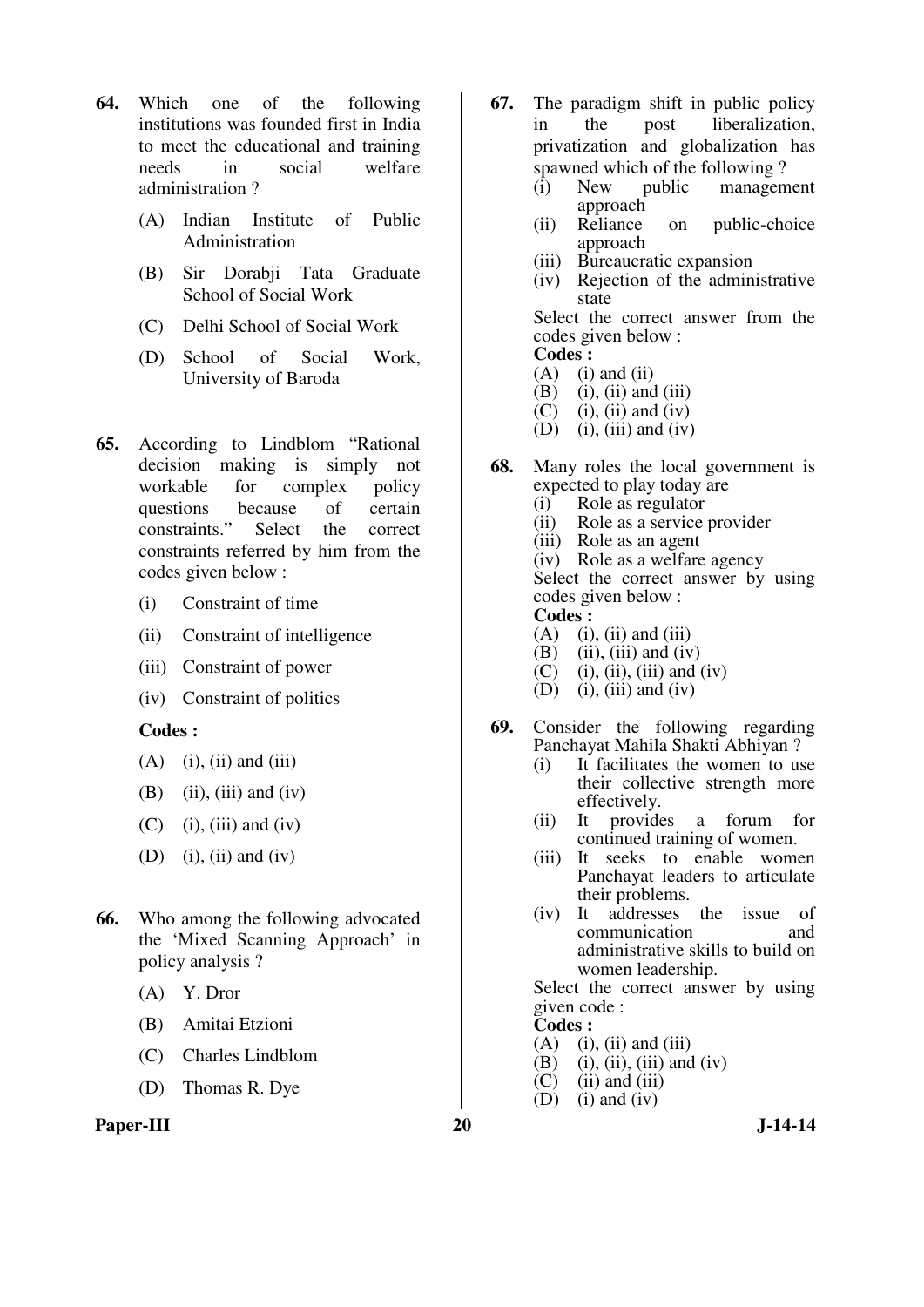- **64.** भारत में समाज कल्याण प्रशासन की शैक्षिक और प्रशिक्षणपरक आवश्यकताओं की पर्ति के लिए निम्नलिखित में से किस संस्थान की स्थापना सबसे पहले की गई थी ?
	- $(A)$  भारतीय लोक प्रशासन संस्थान
	- (B) सर दोराबजी टाटा ग्रैजुएट स्कूल ऑफ सोशल वर्क
	- $(C)$  डेल्ही स्कल ऑफ सोशल वर्क
	- (D) स्कूल ऑफ सोशल वर्क, युनिवर्सिटी ऑफ बरोडा
- **65.** लिंडब्लॉम के अनुसार, 'जटिल-नीति से संबंधित प्रश्नों पर तार्किक निर्णय लेना कुछ बाध्यताओं के कारण बिलकुल व्यावहारिक नहीं होगा' । नीचे दिए गए कूट की सहायता से उनके द्वारा उदत सही बाध्यताओं में से सही को चनिए :
	- (i) समय की बाध्यता
	- (ii) बद्धि की बाध्यता
	- (iii) शक्ति की बाध्यता
	- $(iv)$  राजनीति की बाध्यता
	- कूट :
	- $(A)$  (i), (ii) और (iii)
	- (B) (ii), (iii) और (iv)
	- (C) (i), (iii) और (iv)
	- (D) (i), (ii) और (iv)
- **66.** निम्नलिखित में से किसने नीति-विश्लेषण में मिश्रित क्रमवीक्षण उपागम की हिमायत की है ?
	- $(A)$  वाई. ड्रोर
	- (B) एमिटाई एटजियोनी
	- (C) चार्लेस लिंडब्लॉम
	- (D) थोमस आर. डाइ

- **67.** लोकनीति में उदारीकरण, निजीकरण एवं वेश्वीकरण के बाद रूपावली अन्तरण से निम्नलिखित में से किसका उद्भूत हुआ है ?
	- $(i)$  नव लोक प्रबन्ध उपागम
	- (ii) » लोक चयन उपागम पर विश्वास
	- (iii) नौकरशाही का विस्तार

(iv) प्रशासनिक राज्य की अस्वीकृति नीचे दिए गए कुट की सहायता से सही उत्तर का चयन कीजिए :

- कट $:$
- $(A)$  (i) एवं (ii)
- $(B)$  (i), (ii) एवं (iii)
- $(C)$  (i), (ii) एवं (iv)
- $(D)$  (i), (iii) एवं (iv)
- 68. स्थानीय शासन से आज अनेक भूमिकाओं के निर्वाह की अपेक्षा की जाती है / वे हैं
	- (i) एक नियामक की भूमिका
	- (ii) एक सेवा-प्रदायक की भूमिका
	- (iii) एक अभिकर्ता की भूमिका

(iv) एक कल्याण अभिकरण की भुमिका नीचे दिए गए कूट की सहायता से सही उत्तर का चयन कीजिए :

- कट $:$
- $(A)$  (i), (ii) तथा (iii)
- $(B)$  (ii), (iii)  $\overline{d}$  $\Pi$  (iv)
- $(C)$  (i), (ii), (iii) तथा (iv)
- $(D)$  (i), (iii) तथा (iv)
- **69.** पंचायत महिला शक्ति अभियान के संबंध में निम्नलिखित पर विचार कीजिए :
	- (i) यह महिलाओं के लिए उनकी सामुहिक शक्ति के उपयोग को सुकर बनाता है ।
	- (ii) यह महिलाओं के सतत प्रशिक्षण के लिए मंच उपलब्ध कराता है।
	- (iii) यह महिला पंचायत नेताओं को उनकी समस्याओं को सुस्पष्ट करने की योग्यता प्रदान करता है)।
	- (iv) यह महिला नेतृत्व के निर्माण में निहित संप्रेषण तथा प्रशासन से संबंधित मुद्दों को संबोधित करता है ।

नीचे दिए गए कुट से सही उत्तर चुनिए:

कूट $:$ 

- $(A)$  (i), (ii) तथा (iii)
- $(B)$  (i), (ii), (iii) तथा (iv)
- $(C)$  (ii) तथा (iii)
- $(D)$  (i) तथा (iv)

**J-14-14 21 Paper-III**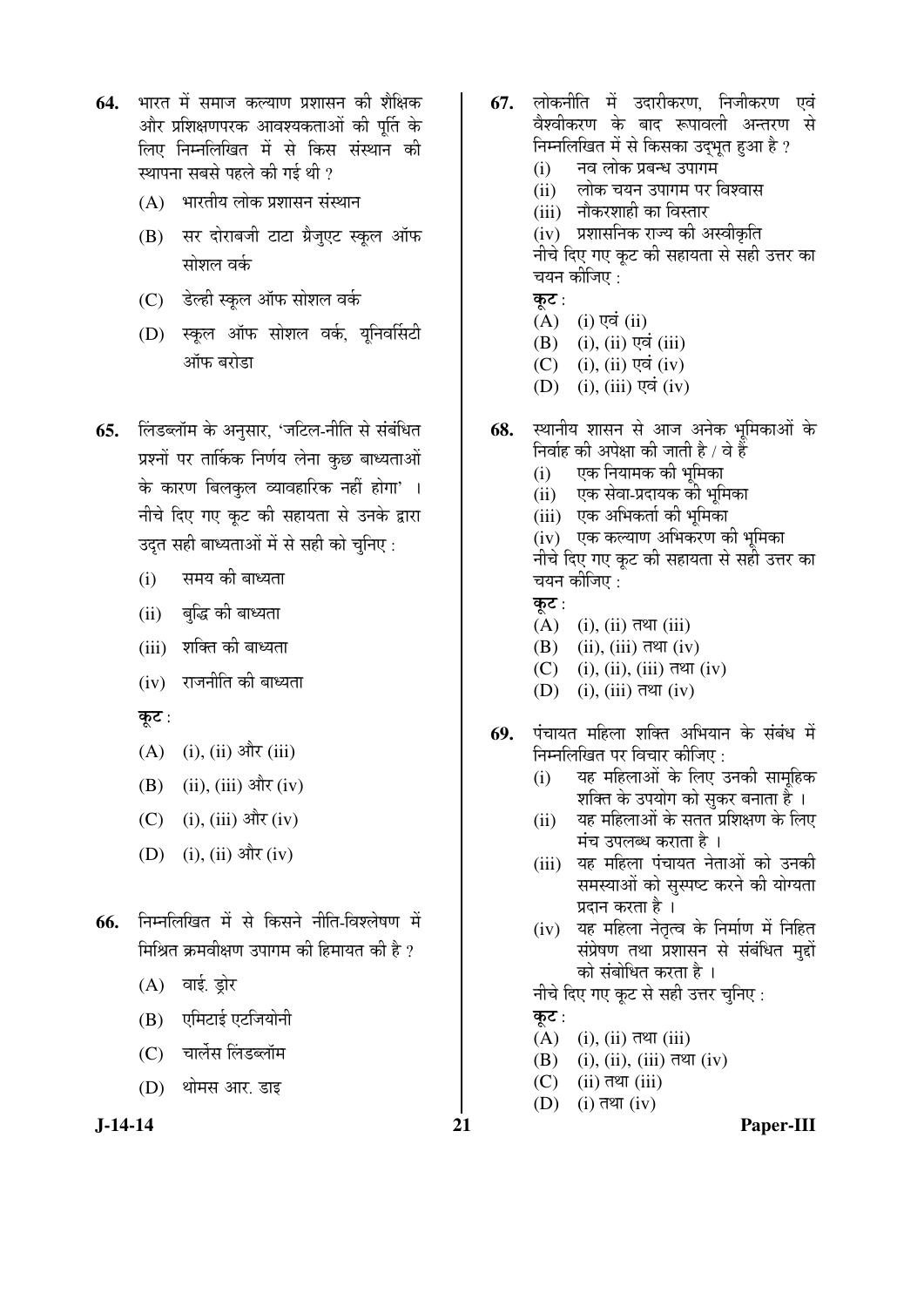- **70.** Which of the following statements about the 'Urban Reforms Incentive Fund' is not correct ?
	- (i) It is a part of the technical guide on ULB Accounting and Financial Reporting of ICAI, 1999.
	- (ii) This was the part of the project started by the Union Budget of 2002-03.
	- (iii) This fund provided for 10% of total Budget for introduction of double entry system of accounting in ULBs.
	- (iv) This was a part of entrustment of technical guidance and supervision over maintenance of ULB accounts and audit.

 Select the correct answer from the codes given below :

#### **Codes :**

- $(A)$  (i), (ii), (iii) and (iv)
- $(B)$  (i) and (ii)
- $(C)$  (ii) and (iii)
- $(D)$  (ii), (iii) and (iv)
- **71.** Second ARC recommended an integrated governing structure at the district level in the form of the 'District Council' having representation from :
	- (A) Urban Areas
	- (B) Rural Areas
	- (C) Semi-Urban Area
	- (D) Both Urban and Rural Areas
- **72.** Which one of the following statements is not correct about centrally sponsored schemes ?
	- (A) They were initially introduced in the year 1981-82.
	- (B) They promoted development through democratic decentralization.
	- (C) They intended to strengthen district planning machinery.
	- (D) They created the system of District Credit Plan.
- **73.** Which of the following States does not provide for 50% reservation for women in Urban Local Bodies upto December 2011 ?
	- (A) Maharashtra
	- (B) Karnataka
	- (C) Chhattisgarh
	- (D) West Bengal
- **74.** The cash based accounting system in the urban local bodies is criticised on which of the following grounds?
	- (i) It is deficient on transparency and user friendliness.
	- (ii) It cannot be utilized as effective tool for measuring accountability of performance.
	- (iii) In this system, past transactions relating to assets and liabilities are integral parts of the accounts.
	- (iv) Decision makers are able to look ahead to estimate whether they can afford new services.

 Select the correct answer by using code given below :

- (A) (ii) and (iv) (B) (i) and (iii)
- $(C)$  (i) and (ii) (D) (iii) and (iv)
- **75.** Who was the Chairman of Expert Group for Decentralized Planning at Grassroot level ?
	- (A) Ashok Mehta
	- (B) Hanumantha Rao
	- (C) G.V.K. Rao
	- (D) V. Ramchandran
- Paper-III 22 J-14-14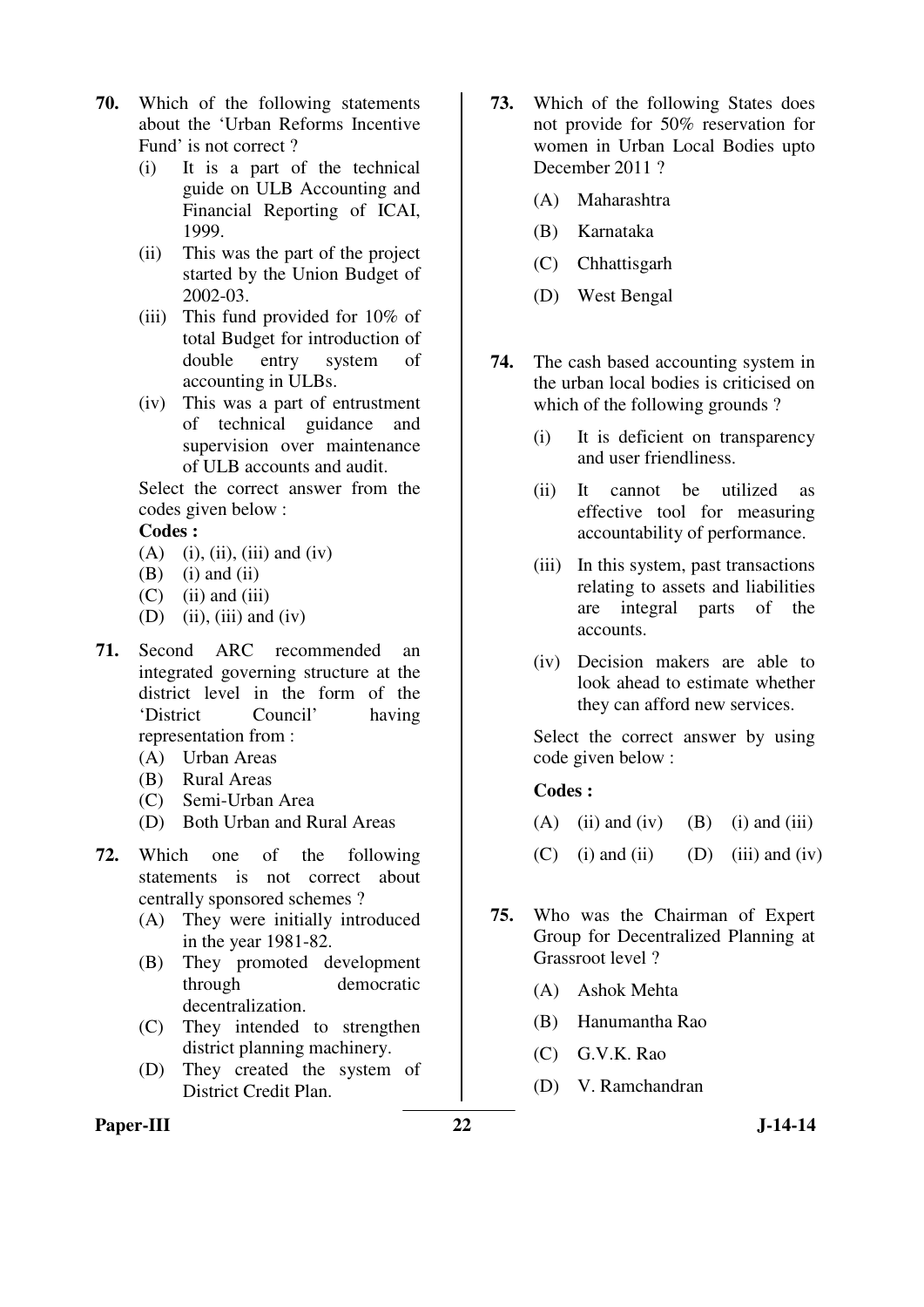- 70. शहरी सधार प्रोत्साहन फंड ('अरबन रिफॉर्मस इन्सेन्टिव फंड') के विषय में निम्नांकित में से कौन सा कथन सही नहीं है ?
	- (i) µÖÆü ICAI Ûúß ¿ÖÆü¸üß »ÖêÜÖÖÓÛú®Ö ‹¾ÖÓ वित्तीय प्रतिवेदन पर ेमार्गदर्शिका 1999 का हिस्सा है)।
	- $(ii)$  यह संघीय बजट 2002-03 द्वारा प्रारंभ किए गए प्रोजेक्ट का भाग था ।
	- (iii) उस फंड में शहरी निकायों में लेखांकन की दोहरी प्रविष्टि प्रणाली को शुरू करने के लिए कुल बजट के 10 प्रतिशत भाग का प्रावधान किया गया है ।
	- $(iv)$  यह शहरी निकायों के लेखों और अंकेक्षण बनाये रखने के ऊपर तकनीकी निर्देश और पर्यवेक्षण प्रदान करने का भाग $\theta$ ।

नीचे दिए कुटों की सहायता से सही उत्तर चुनिए :

कुट:

- $(A)$  (i), (ii), (iii) तथा (iv)
- $(B)$  (i) तथा (ii)
- $(C)$  (ii) तथा (iii)
- $(D)$  (ii), (iii) तथा (iv)
- 71. द्वितीय प्रशासनिक सुधार आयोग ने जिला स्तर पर एकीकृत अभिशासनात्मक संरचना के रूप में निम्नलिखित में से किसके प्रतिनिधित्व वाली जिला काउंसिल की अनुशंसा की थी ?
	- (A) नगरीय क्षेत्रों से
	- (B) ग्रामीण क्षेत्रों से
	- (C) अर्द्ध-नगरीय क्षेत्रों से
	- (D) नगरीय तथा ग्रामीण दोनों क्षेत्रों से
- 72. केन्द्र प्रवर्तित योजनाओं के बारे में निम्न में से कौन सा कथन सही नहीं है ?
	- $(A)$  प्रारम्भ में इन्हें वर्ष 1981-82 में लागू किया गया ।
	- (B) इन्होंने प्रजातांत्रिक विकेन्द्रीकरण के माध्यम से विकास को प्रोत्साहन दिया ।
	- (C) ये जिला नियोजन तंत्र को मजबत करने को इच्छुक रही ।
	- $(D)$  इन्होंने जिला ऋण योजना प्रणाली का सुजन किया ।
- 73. ਜਿਸਗਿਰਿਗ में से किस राज्य ने दिसम्बर 2011 तक शहरी स्थानीय निकायों में महिलाओं के लिए  $50\%$  आरक्षण का प्रावधान नहीं किया था ?
	- $(A)$  महाराष्ट्र
	- (B) कर्नाटक
	- (C) छत्तीसगढ़
	- (D) पश्चिम बंगाल
- **74.** शहरी स्थानीय निकायों में नगदी आधारित लेखाकरण पद्धति की आलोचना निम्नलिखित में से किन आधारों पर की जाती है ?
	- (i) पारदर्शिता तथा उपयोक्ता मैत्रीपूर्णता की दृष्टि से इसमें कमी है ।
	- (ii) कार्य निष्पादन की जवाबदेही को मापने में इसका उपयोग प्रभावी साधन के रूप में नहीं किया जा सकता ।
	- (iii) इस पद्धति में परिसम्पत्तियों और देयताओं से सम्बन्धित पूर्व लेनदेन लेखाकरण के अभिन्न अंग हैं ।
	- (iv) निर्णयकर्ता इसका अनुमान करने में सक्षम बनते हैं कि क्या वे नवीन सेवाएँ प्रदान कर सकते हैं कि नहीं ?

नीचे दिए कूट की सहायता से सही उत्तर का चयन कीजिए $:$ 

कूट :

- $(A)$  (ii) एवं (iv)
- $(B)$  (i) एवं (iii)
- $(C)$  (i) एवं (ii)
- $(D)$  (iii) एवं (iv)
- **75.** तृणमुल स्तर पर विकेन्द्रीकृत नियोजन पर विशेषज्ञ समूह के अध्यक्ष निम्न में से कौन थे ?
	- $(A)$  अशोक मेहता
	- (B) हन्**मन्ता** राव
	- $(C)$  जी.वी.के. राव
	- (D) वी रामचन्द्रन

**J-14-14 23 Paper-III**